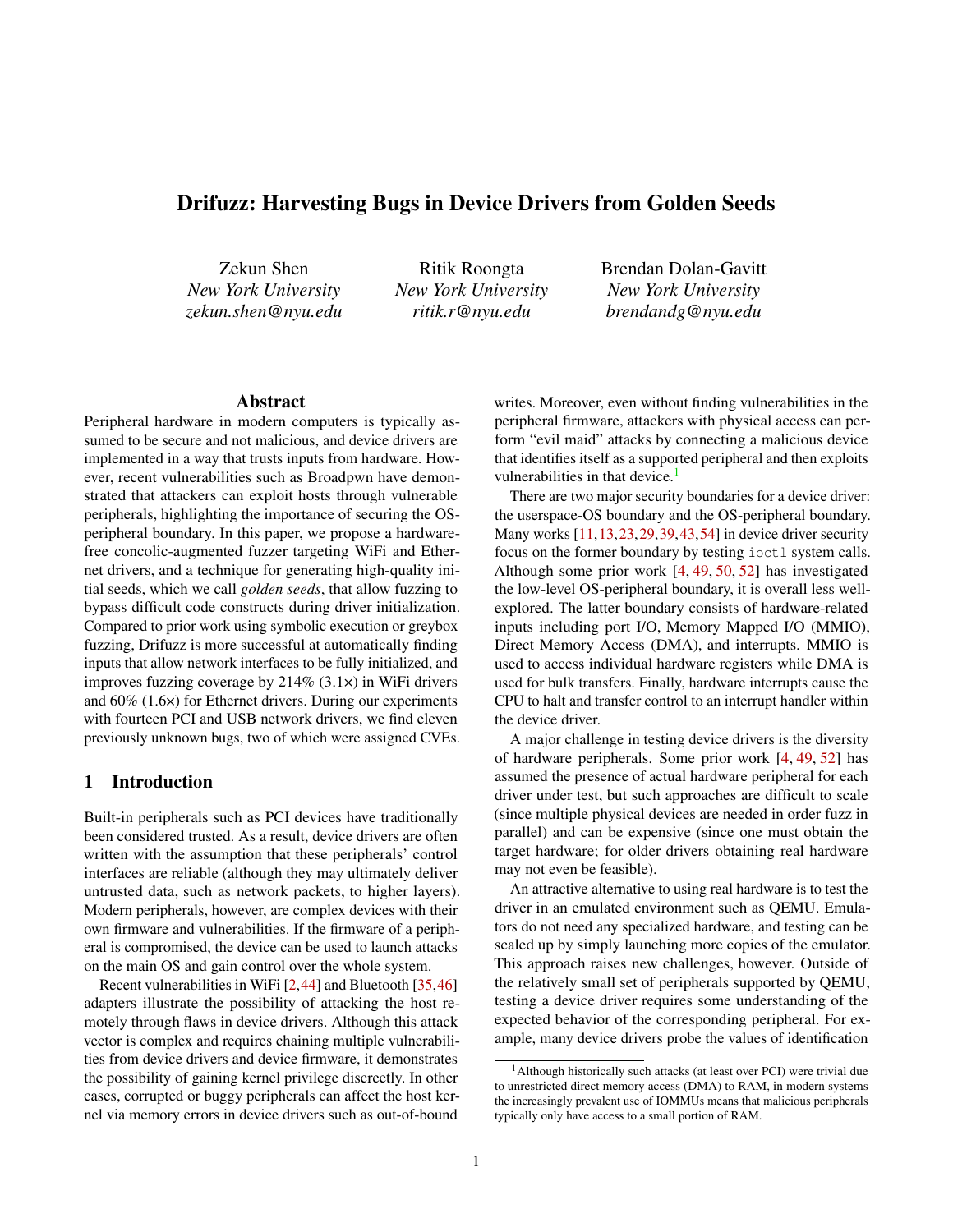and status registers during initialization, and will regard the device as broken or unsupported if the expected values are not returned. A failed check on such an important path results in immediate termination, leaving further driver code untested and any deeper bugs undiscovered.

This problem is exacerbated by code patterns such as magic value checks and polling loops in driver code, which present roadblocks to traditional fuzzing techniques that generate random values. We regard these roadblocks as blocking branches and find them pervasive in device drivers. Our key insight in this work is that while there are many ways for driver initialization to fail, there is typically a "golden path" that passes these checks and fully initializes the device driver. Without knowledge of this golden path, fuzzing can only find shallow paths where the driver terminates early. We introduce a technique that combines concolic testing and forced execution to generate "golden seeds": fuzzer inputs that can be used to guide driver initialization. Concolic execution allows Drifuzz to quickly solve hard-to-fuzz constraints such as magic value checks, while forced execution lets us bypass repetitive checks (e.g., polling loops) that would otherwise hinder both concolic and symbolic approaches.

We leverage this idea to build Drifuzz, a concolic-assisted fuzzer designed to uncover device driver vulnerabilities at the OS-peripheral boundary. We implement our system as a hybrid fuzzer: after generating a golden seed we alternate between coverage-guided random fuzzing and concolic execution. Although hybrid fuzzing is a common technique in other domains [\[23,](#page-13-3) [37,](#page-14-6) [38,](#page-14-7) [51,](#page-15-4) [56\]](#page-15-5), it has not previously been used at the OS-peripheral boundary. Hybrid fuzzing is particularly effective for testing device drivers, which have relatively low execution throughput and code patterns that random fuzzing struggles with.

In our experiments we find that starting hybrid fuzzing with a golden seed improves coverage by 214% (3.1×) for complex WiFi drivers. On simpler drivers such as Ethernet NICs, we find that Drifuzz outperforms the baseline fuzzer and achieves 60% (1.6×) more coverage. In addition, we find six new bugs across the ten tested PCI drivers and six bugs in four tested USB WiFi drivers.

We make the following contributions:

- We introduce a technique for generating "golden seeds" that allow device driver code to execute successfully *without* access to real hardware, allowing fuzzing to reach deeper into driver code.
- We implement these ideas by adding support for concolic execution and forced execution to the PANDA dynamic analysis platform; to the best of our knowledge, Drifuzz is the first whole-system hybrid fuzzer that tests the OSperipheral boundary.
- We use Drifuzz to find and fix 11 Linux device driver bugs, two of which were assigned CVEs.

# 2 Background

### 2.1 Device Driver Security

Operating system kernels are implemented as the abstraction between user-level software and hardware. Between the hardware and kernel subsystem abstraction lie the device drivers. Because there is a wide variety of hardware to support, device drivers are many and varied. This makes it difficult for maintainers to audit the security of device drivers; Renzelmann et al. [\[40\]](#page-14-8) point out that device drivers also generally have low test priority. At the same time, device drivers run in kernel mode and are highly privileged, making them compelling targets.

Device drivers are exposed to attacker-controlled input from two sources: userspace and hardware. A Linux userspace program can use the ioctl system call to invoke and exploit a driver to perform a local privilege escalation to kernel-mode. The other kind of attack comes from the hardware side; here the peripheral is assumed to be either malicious or compromised.

In this paper, we focus on the hardware attack vector in PCI and USB devices such as WiFi and Ethernet peripherals. Because they receive external inputs via Ethernet or wireless signals, vulnerabilities in these drivers may be exploitable remotely and discreetly.

We note that the attack surface exposed in a driver may differ slightly depending on whether we assume that the peripheral is *compromised* (e.g., a real PCIe WiFi peripheral whose firmware has been compromised) or a *malicious* peripheral hardware is used (e.g., a FaceDancer USB dongle). A compromised device may have hardware limitations that prevent it from returning arbitrary values in response to driver queries (e.g., a memory-mapped version register may be fixed in hardware), whereas a malicious peripheral would not be subject to any such limitations. In our fuzzer, we assume the latter threat model, and do not attempt to impose restrictions on the values returned from hardware. This design choice allows us to find vulnerabilities that could be exploited by malicious hardware, and also avoids the need for detailed knowledge of each specific peripheral's capabilities. However, some of the found vulnerabilities might not be exploitable for genuine peripherals.

### 2.2 Whole System Emulation and Analysis

Full-system emulation using QEMU [\[1,](#page-12-0) [15\]](#page-13-5) is useful for testing kernel subsystems and drivers. Using a full-system emulator allows us to attach an emulated hardware peripheral and respond to interactions from the OS with fuzzed input. Prior work, such as USBFuzz [\[36\]](#page-14-9), Syzkaller's USB Fuzzing [\[13\]](#page-13-2) and Agamotto [\[50\]](#page-15-2), also use whole-system emulation for this purpose.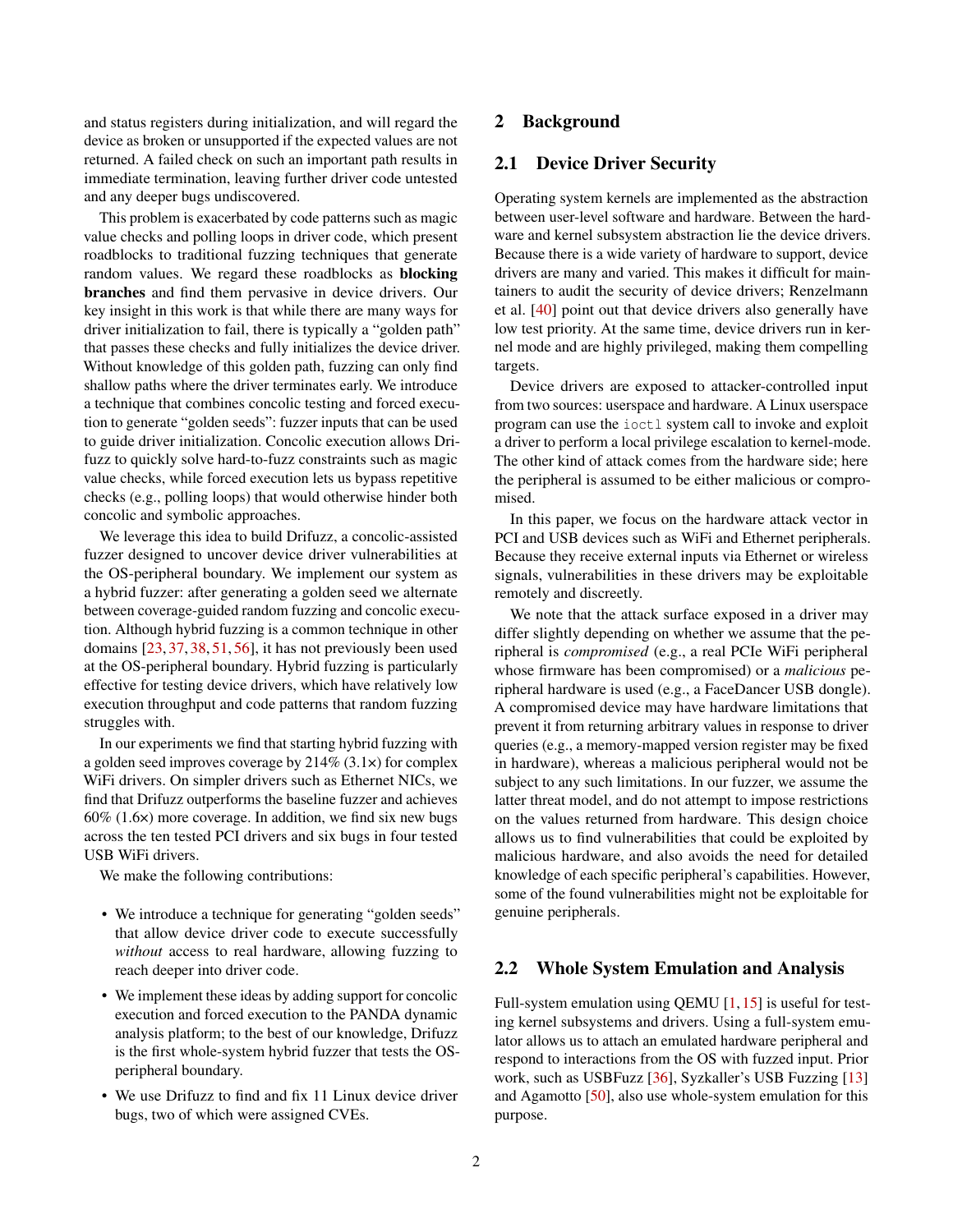KVM and TCG Mode QEMU provides two modes for fullsystem emulation, Kernel-based Virtual Machine (KVM) and Tiny Code Generator (TCG) modes. QEMU-KVM uses CPU support for hardware virtualization via Linux's KVM virtualization subsystem [\[25\]](#page-14-10), which allows it to run the compiled OS binary with near bare-metal speed. QEMU-TCG, in comparison, translates the binary to an intermediate representation (IR), and then translates the IR to machine code for the host architecture for execution. Although TCG mode is slower than hardware, TCG mode makes taint analysis [\[17\]](#page-13-6) and symbolic execution [\[38,](#page-14-7) [56\]](#page-15-5) possible.

LLVM Mode Chipounov et al. [\[8\]](#page-13-7) introduced a technique for dynamically translating the TCG IR to LLVM IR so that existing LLVM analysis techniques can be used with QEMU. This work reduces the development overhead for creating whole-system dynamic binary analyses, but it introduces a large performance penalty that we discuss shortly.

PANDA PANDA (Platform for Architecture-Neutral Dynamic Analysis) [\[17\]](#page-13-6) is a record-and-replay tool built upon QEMU's TCG and LLVM modes. PANDA inserts hooks in full-system emulation to record essential inputs for a later deterministic replay. The record-and-replay feature allows users to record an execution in reasonably-fast TCG mode and perform heavier analyses at replay time. This is important when analyzing driver code, as many drivers have timeouts and watchdog threads that may be triggered if execution speed is too slow.

PANDA also supports taint analysis in a plugin system. A user can mark input bytes as tainted and observe taint flow and the branch instructions that depend on tainted data. It first translates TCG-IR to LLVM-IR and instruments the LLVM to add taint tracking, and then compiles and runs the LLVM code. The process introduces about 20x overhead compared to TCG mode: a ten-second recording can take about one minute in TCG mode replay and twenty minutes in LLVM-mode replay. When used in a fuzzer, this overhead can impede progress. In section [4.3,](#page-6-0) we discuss our optimizations to run LLVM mode selectively to improve speed.

Concolic Execution The random mutation strategy in fuzzing may have trouble with hard-to-pass checks, such as magic values or checksum validation, in real-world programs. Concolic execution is a method that uses symbolic execution on a concrete input to generate new inputs that diverge from the concrete path. These neighboring paths can potentially lead the fuzzer to an unexplored section of code and help the fuzzer overcome these blocking branches [\[30\]](#page-14-11).

### 2.3 Challenges

#### 2.3.1 Hardware Diversity and Availability

Hardware diversity is the major drawback of previous work that has hardware in the loop [\[49,](#page-15-1) [52\]](#page-15-3). Charm [\[52\]](#page-15-3) requires porting new device drivers to the host virtual machine

and components to the Android system, a task which the authors estimate takes two to five person-days. Although Periscope [\[49\]](#page-15-1) needs less human labor, porting its components to the tested Android device is still necessary.

More importantly, the hardware-in-the-loop approach is not scalable. Even if the driver source code is available, researchers need to purchase the hardware that corresponds to each driver, which severely limits the ability of researchers to conduct broad testing of many drivers. The reliance on physical hardware also bounds the speed at which testing can be performed, since each device can only run one test case at a time. And powerful server hardware with many cores cannot be effectively used for such testing, since the device under test serves as a bottleneck. For these reasons, we believe fuzzing with emulation is a better solution for securing the OS-peripheral boundary.

### <span id="page-2-0"></span>2.3.2 Hard-to-Fuzz Code Patterns in Drivers

The benefit of fuzzing without real devices is that we can easily scale up to running on multiple virtual machines. At the same time, the lack of real hardware means that we have little idea what the input to the driver *should* look like. When fuzzing user-space programs, this problem can be alleviated by building a corpus of valid inputs to use as initial seeds; however, the inputs to device drivers do not conform to any particular file format, so seed inputs are not available. As You et. al. [\[55\]](#page-15-6) note, fuzzing performance degrades when valid inputs are not present.

Moreover, device drivers contain many constructs such as magic values and polling loops that are challenging for traditional fuzzers and symbolic execution engines, and drivers will typically abort as soon as they detect unusual responses from the device. An example of a magic value check in the Cisco snic driver is shown in Listing [1.](#page-3-0) To pass the check, the fuzzer needs to provide a 4-byte value equal to the magic value and another 4-byte value equal to the version id. In our experiments, we found that a state of the art greybox fuzzer, Agamotto, was unable to pass this condition and failed to initialize the device driver. Magic values are often masked or shifted before comparison, so even dictionary-based fuzzing may not help.

Polling loops are also common in driver code: the driver may repeatedly query some device registers in a loop and abort if an unexpected value is encountered. An example of such a loop can be seen in Listing [3](#page-5-0) later in the paper, where the ath9k driver tests an MMIO register in a loop 256 times. Existing techniques may struggle with such constructs: fuzzing is unlikely to generate the correct value on each iteration, symbolic execution may encounter path explosion (as a new state is generated on each iteration of the loop), and concolic execution would need to generate 256 inputs one at a time in order to get past the loop.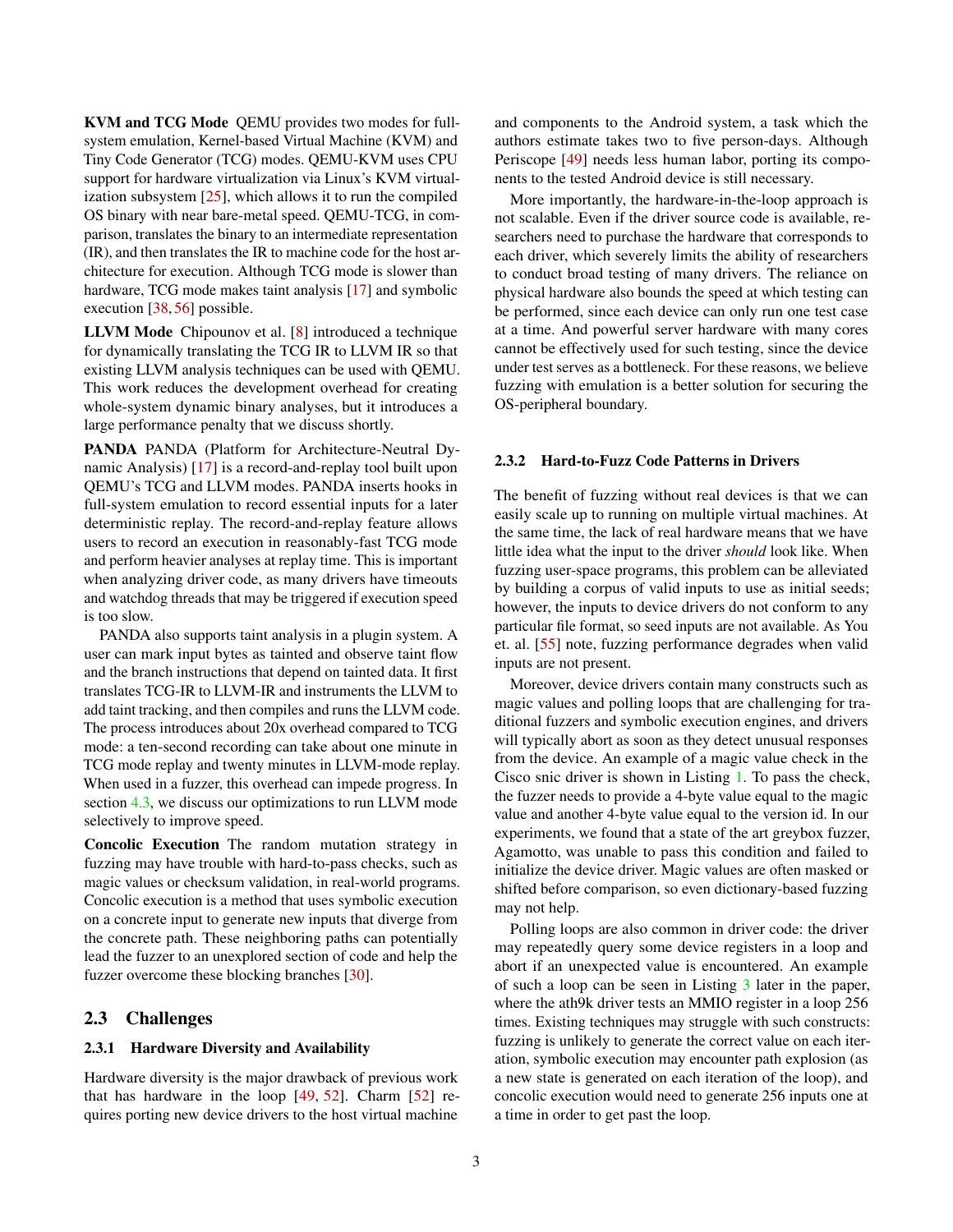```
1 | #define VNIC_RES_MAGIC 0x766E6963L
2 #define VNIC_RES_VERSION 0L
3 \text{ if} (ioread32(&rh->magic) != VNIC_RES_MAGIC ||
4 ioread32(&rh->version) != VNIC_RES_VERSION) {
5 return -EINVAL;
6 |7 return 0;
```
Listing 1: Magic value check in snic.

### 3 Drifuzz Design

As shown in Figure [1,](#page-4-0) we design Drifuzz with three major parts: seed generation, fuzzing, and concolic execution. We first generate the golden seed (Section [3.2\)](#page-3-1) that helps us reach deep driver code with the help of concolic execution and forced execution (Section [3.3\)](#page-4-1). We then pass the golden seed to our fuzzer, which sends mutated inputs to multiple KVM virtual machines. Each virtual machine (VM) handles MMIO/DMA reads with the content of the input seeds (Section [3.1\)](#page-3-2); seeds are split up and reserved by I/O address to improve stability (Section [4.1\)](#page-5-1). The virtual machine guest initializes the device driver and brings up the target network interface. After execution, the virtual machine reports the branch coverage bitmap to the fuzzer core. The fuzzer supports hybrid fuzzing using a concolic execution thread (Section [3.4\)](#page-5-2).

### <span id="page-3-2"></span>3.1 Device Driver Inputs

MMIO and DMA are the two major sources of input for a device driver. Working on low level, PCI drivers usually use port I/O, MMIO and DMA directly. On the other hand, USB drivers work on higher layer with a universal protocol where data are transferred as packets.

MMIO is handled by QEMU's PCI device emulation interface. When we create an emulated device, we add memorymapped regions that reflect the PCI memory layout on real hardware. Whenever the guest OS accesses these MMIO regions, QEMU queries our emulated device, which forwards MMIO reads to the fuzzer core. We ignore any writes to the emulated MMIO. Because QEMU implements the port I/O space as another memory region in its own address space, we also handle port I/O in this way.

DMA accesses require special handling. The Linux documentation defines two types of DMA buffers: consistent DMA and streaming DMA. Consistent DMA works synchronously: the driver and the device can read and write to the allocated space at any time and the result is visible to the other end immediately. Streaming DMA uses asynchronous communication, where the driver allocates a buffer and lets the device asynchronously access the buffer. When the device finishes the work, it notifies the driver through MMIO or an interrupt. The driver then deallocates the buffer and reads the data if needed.

We modify the kernel code to intercept DMA allocation and feed fuzzed input via the DMA buffer. We handle consistent and streaming DMA in different ways. Because consistent DMA is similar to MMIO, we register the memory region as an MMIO region with QEMU when allocating consistent DMA, and remove the region when it is deallocated. On the other hand, streaming DMA is used for transferring a larger amount of data asynchronously. Reading input happens after deallocation. Therefore, we fill the buffer with fuzzing input whenever deallocation occurs.

USB devices communicate data mostly via bulk transfers. At the lowest level, these data packets are transferred by the DMA controller and work similarly to streaming DMA. However, we leverage the USB layer of QEMU and handle them at the packet level, similar to USBFuzz [\[36\]](#page-14-9).

### <span id="page-3-1"></span>3.2 Golden Seed Search

In Section [2.3.2,](#page-2-0) we noted that the key problem of fuzzing drivers without the corresponding hardware is the lack of a good initial seed: without such input, fuzzing mostly gets stuck early in driver initialization and cannot explore more complex device driver code. In this subsection, we introduce a search algorithm based on concolic execution to find such a "golden seed" for our fuzzer.

Many symbolic branches in driver code have preferred conditions. Examples include an I/O flag that indicates the device is still alive, a check if there is new input, or a version ID check. Such branches must always resolve the same way if driver initialization is to succeed. If they do not, the driver will typically abort and prevent further exploration of the driver code; we call these blocking branches. Hence, we can find such branches using concolic execution and fix them to the preferred condition to reach deeper code.

We define a *preference* as the mapping from branch instructions to their preferred conditions (*Pre f erence* : *Branch* → *Condition*). A *blocking branch* is often indicated by an increase in coverage when flipped and there may be multiple blocking branches in one execution. Our algorithm greedily attempts to maximize a score based on the number of unique symbolic branches. Our golden seed search algorithm iteratively identifies the blocking branches while executing the seeds and improves the seed using a constraint solver to unlock key branches.

Listing [2](#page-4-2) shows our algorithm in detail. Starting from an empty preferences map (line 2), we initialize the set of symbolic branches to consider by executing a random input and noting any branches that depend on input from the device and storing it in **new** branches. The while loop (lines  $6-27$ ) then iteratively grows the preference map by attempting to find the preferred condition for each new branch. It does so by using *forced execution* (described in the next section) to run the input with the branch set to either true or false (line 13), which records all symbolic branches and produces a new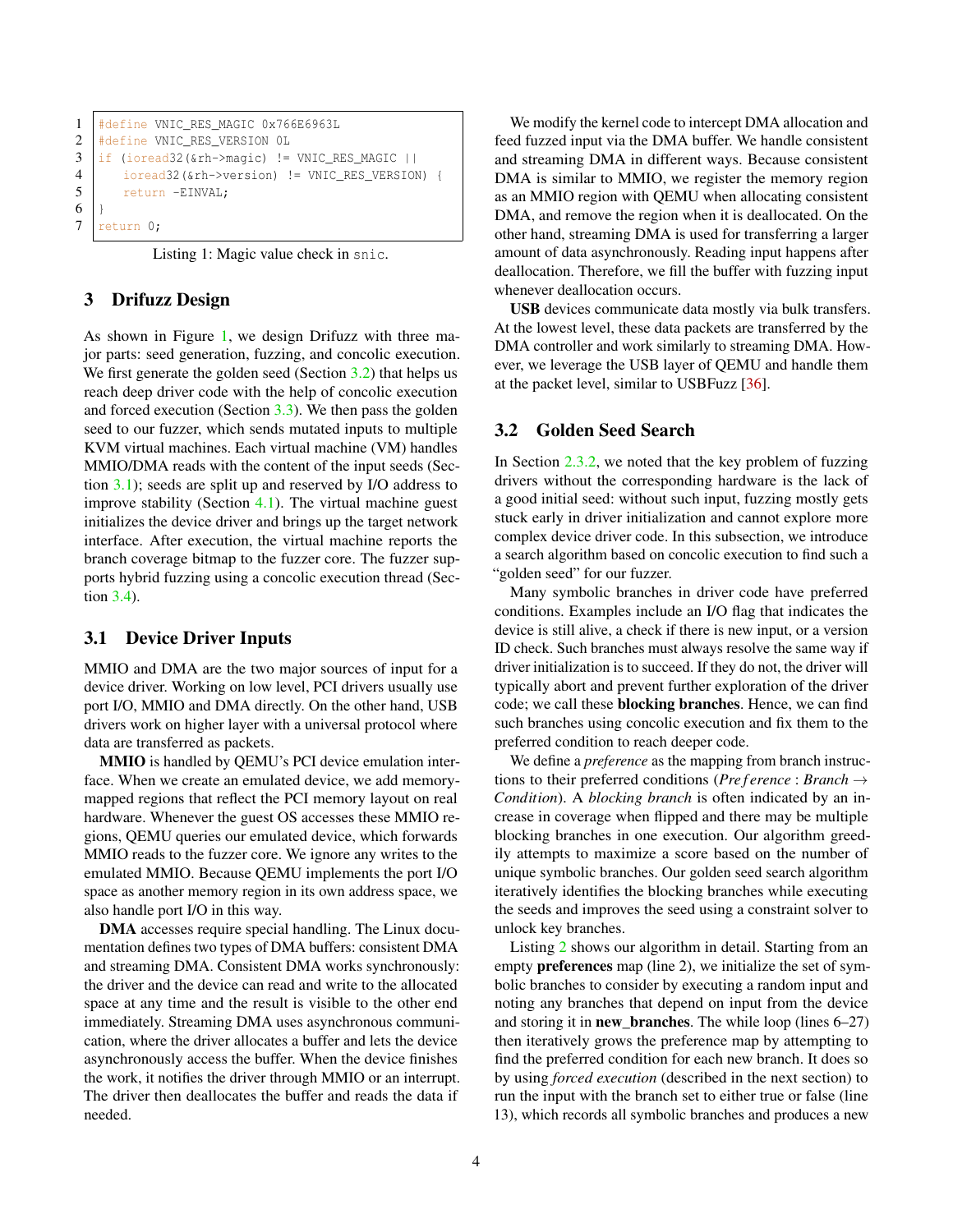<span id="page-4-0"></span>

Figure 1: OS-peripheral boundary fuzzing with Drifuzz: our golden seed generation algorithm creates good initial inputs to overcome difficult checks during driver initialization. These seeds are then used as a starting point for a hypervisor-based concolic fuzzer that tests deeper code in the driver by repeatedly restoring a VM snapshot, initializing the driver, and feeding fuzzer-generated inputs via a virtual peripheral.

input that induces the path. If this exposes new branches, preferred\_results is updated so the branches can be considered in the next iteration. Branch conditions that are already present in the most recent execution are skipped (lines 11–12), since they are already satisfied by the current trace.

Once all branches in the current iteration have been evaluated, we pick the highest-scoring branch condition, save it in the preferences (lines 23–24), and select corresponding input and the branches it exposed to work on in the next iteration (lines 26–27). The loop terminates when no new branches are uncovered while testing branch conditions (lines 18–20), and designates the current input as the *golden seed*.

Empirically, we have found that the best metric for evaluating inputs is the number of *unique* symbolic branches they expose. Compared to block or branch coverage, the number of unique symbolic branches emphasizes how our inputs affect the execution path. If there is a tie, we prefer the input that results in fewer *total* symbolic branches (as shorter traces are more efficient for fuzzing).

# <span id="page-4-1"></span>3.3 Forced Execution

Forced execution optimizes flipping repetitive concolic branches in device drivers by simply forcing a branch to go in the desired direction rather than attempting to solve the constraints. Conventional concolic execution can only flip one branch per execution; if a check is repetitive and has a preferred condition, this will result in many wasted executions and calls to the constraint solver. The code in Listing [3](#page-5-0) shows a real-world example in the Atheros ath9k driver. The optimal path traverses the loop  $256 (0x100)$  times with the condition on line 6 returning false each time, requiring 256 concolic

```
1 def greedy_search(input):
2 | preferences = \{\} # pc: cond
3 | result = forced_execute(input, preferences)
4 new_branches = result.concolic_branches()
5
6 while True:
7 | preferred_results = {}
8 for br in new_branches:
9 | # Test for the preference condition
10 for c in [True, False]:
11 | if satisfy(result, \{br, c\}):
12 continue
13 | test_result = forced_execute(input,
                  merge(preferences, {br: c}))
14 if has_new_branch(test_result):
15 preferred_results[(br, c)] =
                     test_result
16
17 | # No new branches found.
18 if len(preferred_results) == 0:
19 print ("The end.")
20 break
21
22 | # Prepare for next iteration
23 br, cond, result =
24 | select_best_preference(
               preferred_results)
25 | preferences = merge(preferences, {br:cond})
26 new_branches = new_branches(result)
27 input = result.output
28 | golden_seed = input
```
Listing 2: Golden seed search algorithm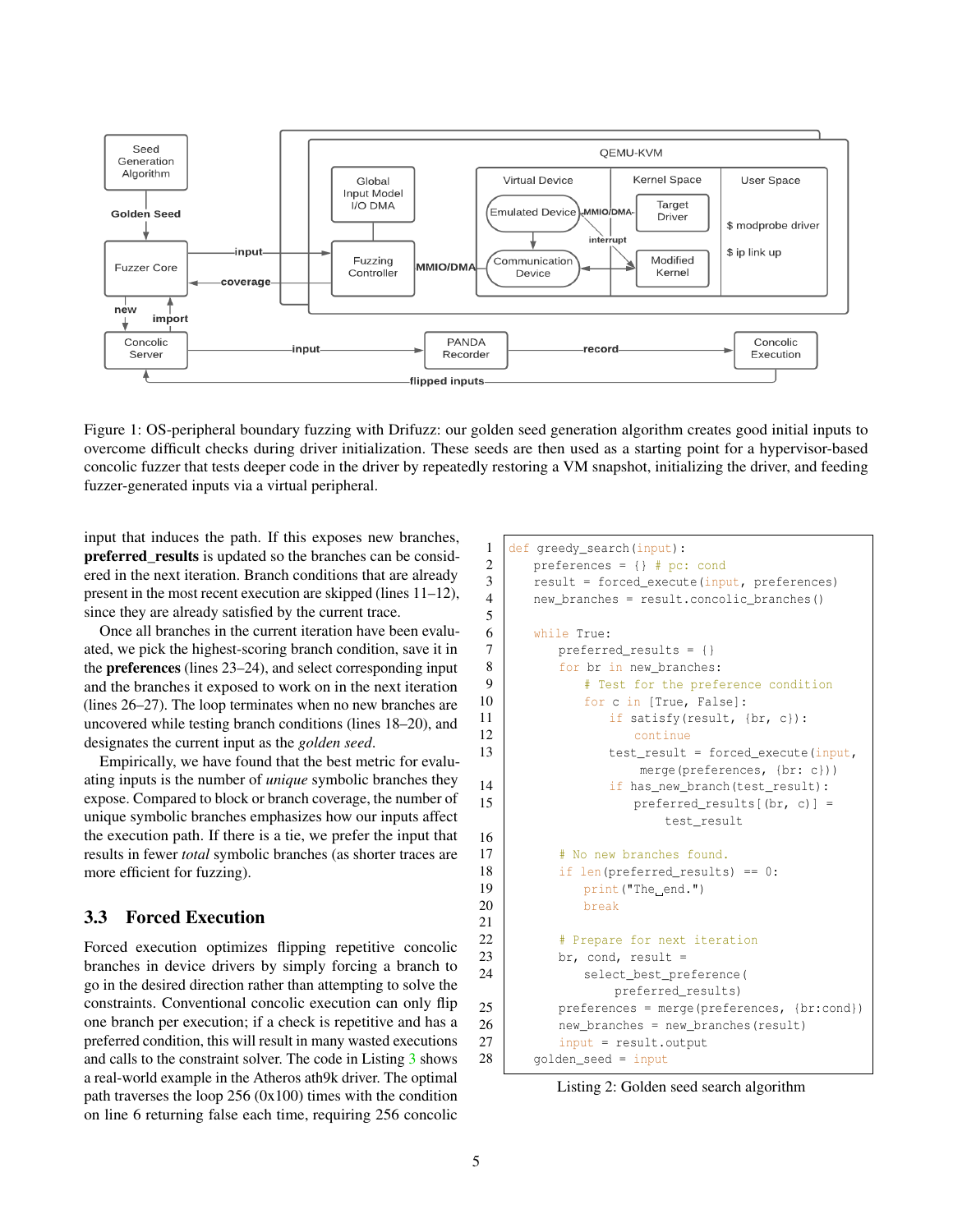```
1 int test_io() {
2 | for (u32 i = 0; i < 0x100; i++) {
3 iowrite(OFFSET, i);
4 delay(10);
5 reg = ioread(OFFSET);
6 if (req != i)
7 return -EIO;
8 }
9 return 0;
10 }
```
Listing 3: Atheros ath9k driver initialization test code snippet

runs.

To overcome this limitation of concolic execution, we use forced execution [\[33\]](#page-14-12) to get the desired path and generate the correct input that will traverse that path, avoiding unnecessary branch flips. For the example in Listing [3,](#page-5-0) forced execution would allow us to traverse all 0x100 iterations of the loop with a single execution by setting the branch on line 6 to false. Concolic execution can then be used on this path to find the inputs that satisfy the branch condition in a single step, rather than having to solve each instance of the branch one at a time.

One pitfall of forced execution is that we cannot guarantee that the executions we generate correspond to any input: we may traverse paths that have conflicting conditions, resulting in an *infeasible path*. During golden seed search, we always try forced execution first, and retry with an input provided by the solver if the first execution fails due to an infeasible path. If that also fails, we exclude the tested branches from consideration in the golden seed search. In Section [4.5](#page-6-1) we describe in detail how we implement forced execution by modifying the generated TCG IR on the fly.

## <span id="page-5-2"></span>3.4 Traditional and Hybrid Fuzzing

Our design inherits kAFL's [\[43\]](#page-14-5) traditional fuzzing design. The core fuzzer mutates and records inputs based on the coverage feedback. With the ability to run concolic execution, we are able to provide hybrid fuzzing as well. After seed generation, we use traditional fuzzing most of the time and invoke concolic execution to get over hard-to-pass branch conditions. When encountering a new path, the fuzzer core forwards the input to the concolic executor to generate inputs for neighboring paths. The new inputs are sent to the fuzzer core to test whether they result in new coverage.

### 4 Implementation

In this section, we discuss several relevant implementation details of our implementation. Overall, our implementation consists of 8,754 lines of new or modified code in C and Python; the total lines of code for each component are listed in Table [1.](#page-5-3) All code is released as open source to help future research and replication of our results.

<span id="page-5-3"></span>

| Component                           | Lines        |
|-------------------------------------|--------------|
| Linux Comm Driver and DMA Tracking  | $470 + 0$    |
| PANDA Concolic Support              | $842 + 77$   |
| <b>PANDA Customization</b>          | $2421 + 146$ |
| Fuzzing Backend (adapted from kAFL) | $872 + 331$  |
| <b>Fuzzing Scripts</b>              | $874 + 0$    |
| Concolic Scripts                    | $2721 + 0$   |

Table 1: Drifuzz components and lines of code, as counted by cloc. We describe changes by added line + modified line.

### <span id="page-5-1"></span>4.1 Multi-buffer Input Feeding

Prior OS-peripheral boundary fuzzers [\[50\]](#page-15-2) represent the fuzzer input as a single file, returning data from this file sequentially as the driver attempts to read data from the device. This compact sequential representation allows mutation strategies such as bit-flips and interesting bytes to work well, but may cause the same input to exhibit different behavior with concurrent drivers, as the kernel scheduler could run threads in a different order. This in turn could make it more difficult to reproduce test cases produced by the fuzzer and makes coverage measurements less stable. Concurrency is common in device drivers, which may register some tasks to run in background threads while interrupt handling occurs in another thread.

Instead, we store the fuzzer input as a collection of sequences separated according to their I/O address or DMA buffer size. The intuition is that different I/O addresses usually have different purposes and different threads usually work on different tasks, so this separation is more likely to provide the same behavior and coverage even if threads run in a different order. Our evaluation of this technique did not uncover major differences in bitmap coverage for the drivers we tested. However, because it does not add additional overhead and could still have benefits for drivers we have not yet tested, we leave it enabled.

# 4.2 KASAN Optimization

A major factor in the effectiveness of a fuzzer is the speed at which it can test a single input. While evaluating prior work [\[50\]](#page-15-2), we found that virtual machine execution speed is much slower than native speed for tasks such as running the Linux modprobe command, which loads and initializes a device driver. Although the command can finish in milliseconds natively, it takes more than one second for some drivers inside the virtual machine.

Analyzing the performance of the execution, we found that the overhead is caused by stack walking in Kernel Address Sanitizer (KASAN). By default, KASAN records each memory (de)allocation and its call stack; although this information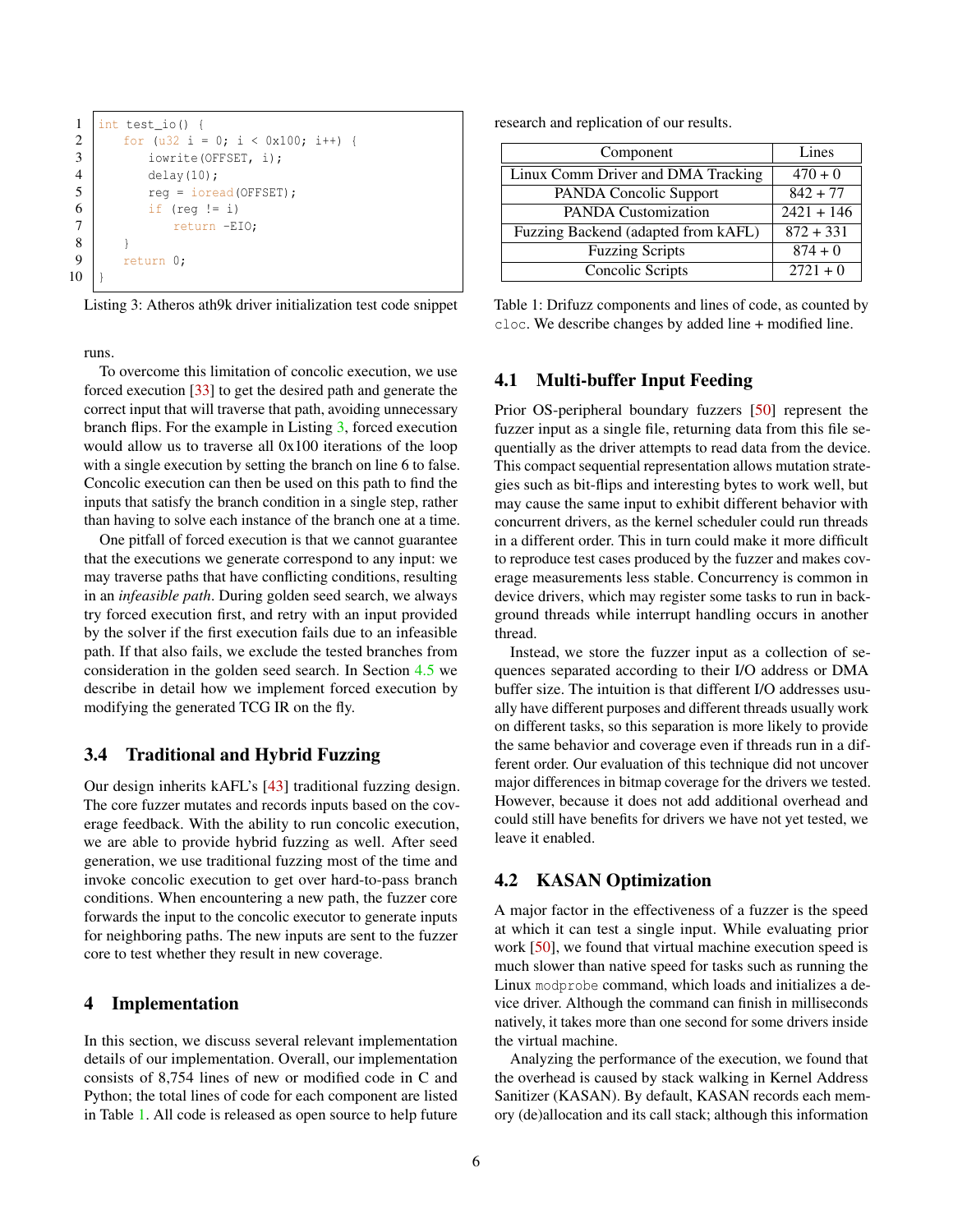is not used in *detecting* memory errors, it allows KASAN to produce stack traces for the (de)allocation site, which can be helpful for debugging or for deduplicating crashes. However, during fuzzing, this cost is borne on every process and thread, and kernel module loading in particular involves many allocations (e.g., for the module code and all of its data structures).

We find that disabling this stack walk in KASAN results in a 4× speedup on average. Although this produces slightly less informative bug reports, we can easily reconstruct the missing information and generate a complete report after the fact by replaying interesting inputs with unmodified KASAN. In Appendix [A](#page-15-7) we provide further details on the performance impact and causes of stack unwinding overhead and evaluate alternative solutions.

### <span id="page-6-0"></span>4.3 Selective Symbolic Execution

As discussed earlier, PANDA is built for offline analyses, so it trades off speed for precision. However, high throughput is critical for effective bug-finding in fuzzing. Inspired by previous works [\[9,](#page-13-8) [10\]](#page-13-9), we apply *selective* symbolic execution and only run device driver code in LLVM mode. In the absence of KASLR (which we disable), loadable device drivers are located starting at address 0xffffffffa0000000 on a 64-bit x86 system. We modify PANDA to only use LLVM translation if the code address is above this address.

We also enable LLVM for three additional pieces of kernel code that are needed for analysis: I/O functions, memcpy, and context switch functions. I/O functions (such as ioread32) are essential for us to register symbolic or taint values. The memcpy function can be called from a kernel module but resides in the code of the main kernel. And context switch functions are important for the correctness of the symbolic or taint tracking. When driver code is interrupted, the kernel saves the current registers on the stack. When the driver code gets to run again, the scheduler first restores the registers. To properly preserve symbolic labels in registers, we force context switch functions to run in LLVM mode.

By only running relevant driver code in LLVM mode, we can speed up the analysis by up to 20×. With this optimization, the overhead of running symbolic execution is almost identical to the TCG-mode overhead. The reason is that there are typically many kernel threads running in the background, and so driver code is a relatively small fraction of the total execution.

# 4.4 Concolic Execution

Similar to Siewertsen [\[48\]](#page-15-8) (though independently implemented), we build our concolic execution on PANDA's existing taint analysis plugin. The design gives us many advantages. The record-and-replay system can let us run the time-sensitive driver code in fairly fast TCG mode, and perform analysis in compute-heavy LLVM mode. We need full-

system emulation to attach emulated devices, and PANDA can already handle such use case. Lastly, PANDA is built upon QEMU and retains QEMU-KVM support; although we can neither record nor replay under KVM mode, using PANDA directly reduces redundant code. For constraint solving we use the Microsoft's Z3 [\[12\]](#page-13-10) as it is fast, widely used, and robust.

PANDA's taint system translates TCG IR to LLVM IR, instrumenting it with functions that provide fine-grained (bytelevel) taint tracking. Depending on the LLVM IR instruction type, taint can be propagated or removed. For example, multiplication mixes the taint of the input registers, while a store instruction replaces taint on the destination with the taint labels from the source.

To implement concolic execution, we extend the PANDA taint system's shadow memory to hold pointers to Z3 expressions, and then implement symbolic rules for each LLVM IR operation. For each IR instruction type, we apply the equivalent symbolic expression and store the result in the shadow memory. For example, in LLVM IR  $\text{result} = \text{reg1} + \text{S}$ reg2, if %reg1 has a symbolic value *x* and %reg2 has a concrete value 7,  $\text{result}$  will hold the symbolic value  $x + 7$ .

To mark the initial symbolic input, we wrote a plugin that intercepts MMIO and DMA reads and creates byte-level symbolic labels. We can then collect symbolic branch conditions during execution; the full path condition is simply the conjunction of these constraints. For traces generated during forced execution, we can use the path condition as-is to obtain an input from the solver that would produce the trace in the absence of forced execution (if one exists). During hybrid fuzzing, we can use the path condition to invert a particular branch by truncating the conjunction of constraints after the term corresponding to that branch, negating that term, and passing the resulting formula to the Z3 solver to obtain a new input that causes the branch to go the opposite direction.

To handle symbolic pointers, Drifuzz concretizes the symbolic address using the concrete value observed at runtime. This is a common design choice shared with other implementations of concolic execution [\[21,](#page-13-11) [45,](#page-14-13) [47\]](#page-15-9), but can limit our ability to handle driver code that produces complex constraints involving symbolic pointers. This could be improved by implementing symbolic pointer reasoning as found in systems such as Mayhem [\[6\]](#page-13-12).

### <span id="page-6-1"></span>4.5 Forced Execution via TCG Modification

To achieve branch modification while still capturing useful path constraints, we hook into QEMU's TCG generation module. During seed generation, we modify the target branch to always go to the desired condition (either always true or always false). At the same time, we track the original branch condition so that we can collect the corresponding path constraints.

When the concolic executor sees a modified branch, it adds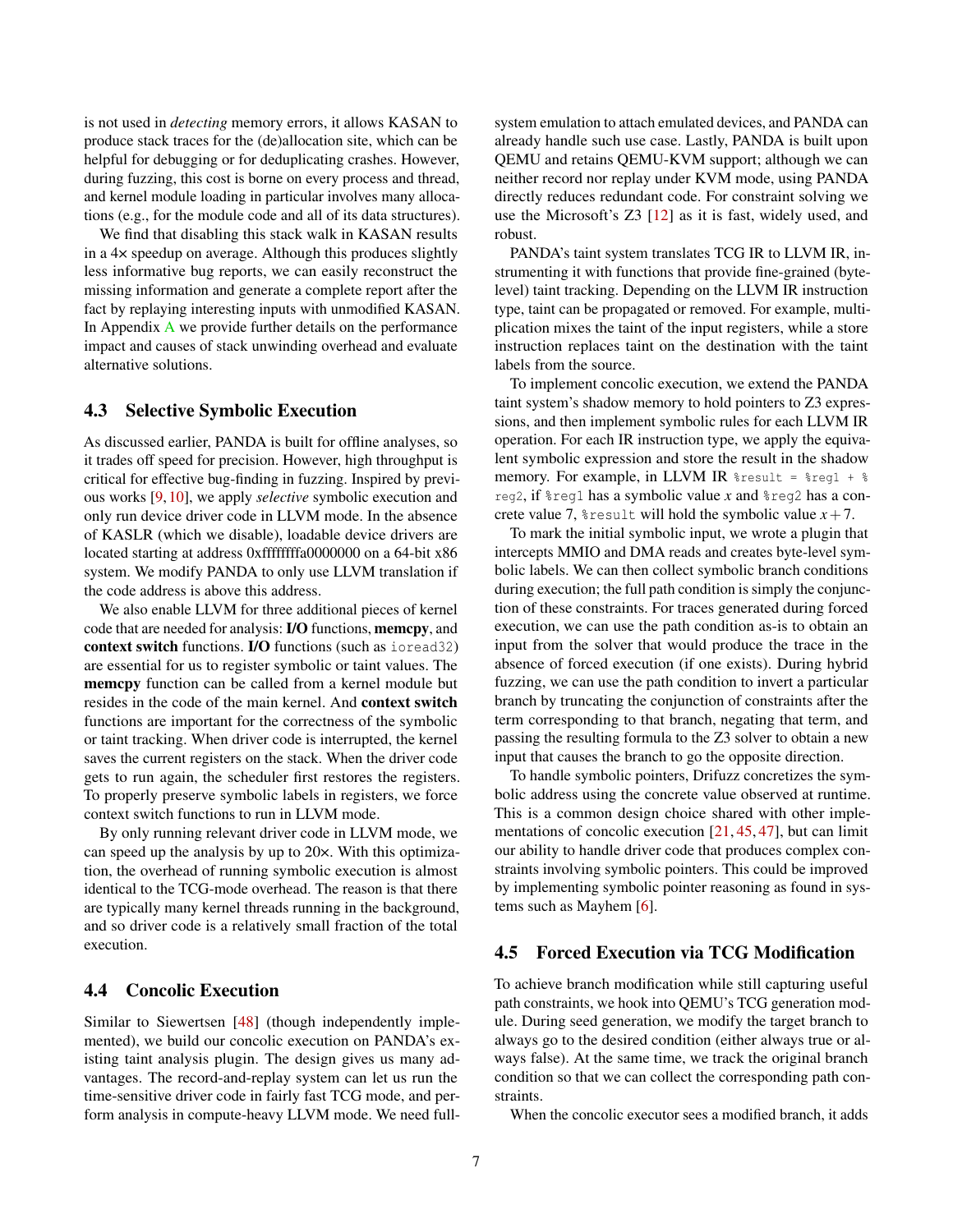```
1 int ath10k_wait_for_target_init() {
2 | for (int i = 0; i < 0x100; i++) {
3 reg = ioread(); // concrete: 0
4 if (reg & FLAG_INIT) // forced true
5 break;
6 delay();
7 }
8 if (reg & FLAG_INIT) // not forced
9 return 0; // success;
10 return -ETIMEOUT; // error;
11 }
```
Listing 4: Infeasible path

a path constraint that corresponds to the desired condition. At the end of concolic execution, when we have collected all path constraints, we use Z3 to solve the constraints and find a real input for this path.

In the ath9k example (Listing [3\)](#page-5-0), we can quickly test the always-true or always-false condition for the branch. If the condition is always true, the test I/O function quickly fails and returns an error code to the caller, which aborts initialization. On the other hand, 256 iterations of the loop can finish in a single execution when the branch is always false, allowing the core to continue execution and find unseen symbolic branches. The new branches give the always-false condition a favorable score and we can proceed to find and solve the remaining blocking branches.

Infeasible Paths Although forced execution works well in practice, it can sometimes lead to infeasible paths (i.e., there is no actual input that corresponds to the path). When there are two symbolic branches that depend on one another, fixing the outcome of one branch can result in an infeasible path. The underlying cause is that during forced execution variables involved in the modified branch condition retain their original concrete values. If a later branch depends on the same variable, the branch outcome will be consistent with the concrete value, producing a pair of contradictory constraints and an unsatisfiable path condition. For example, in Listing [4,](#page-7-0) forcing line 4 to true without changing the condition at line 8 might cause a timeout error to be returned at line 10.

Due to the design of our TCG modification, we cannot force the latter branch on the fly. TCG modification occurs during execution, and it must be consistent throughout the record-and-replay phase. Since we are unaware of symbolic values at record time, we cannot modify the path to enforce consistency with the earlier forced branch.

However, we can detect this condition: in an infeasible path, the path constraints from the two conditions are contradictory and Z3 will return unsat. When such an inconsistency is detected, we remove the later path constraint and generate a new input that satisfies the first path. We then repeat concolic execution with newly generated input. Because we actually change the concrete value, this allows the second branch to

be satisfied as well.

Although this works for most cases of infeasible paths, there are more complicated cases (e.g., with more than two dependent conditions) where this technique fails. In this case we simply ignore the preference for that particular branch when generating the golden seed.

### <span id="page-7-2"></span>4.6 Fuzzer Implementation

We build our fuzzer on top of kAFL [\[43\]](#page-14-5) as it is a mature fuzzer that works with QEMU-KVM instances. This allows us to take advantage of fast hardware virtualization when testing new inputs and collecting coverage.

The fuzzer starts up multiple QEMU-KVM virtual machine instances in parallel. For PCI targets, each QEMU instance has an emulated peripheral configured with the PCI device  $IDs<sup>2</sup>$  $IDs<sup>2</sup>$  $IDs<sup>2</sup>$  of the target device to send fuzzing input. For USB targets, we attach an emulated USB peripheral with a USB descriptor containing the correct device identifier for the target driver; this identifier can be obtained from the USB\_DEVICE declaration in the driver's code. We attach another virtual device to the VM for communication with the fuzzing backend. The VM also runs a modified guest Linux kernel that exposes DMA mapping.

Each instance starts with a fresh environment by loading a VM snapshot. It then runs a script inside the guest VM (shown in Listing [5\)](#page-8-0) that uses modprobe to load the driver, waits for one second to let any background setup finish, and then attempts to bring up the network interface so it is able to receive or transmit packets. Our customized kernel detects failures during initialization that prevent the module from loading and will abort the run early to avoid wasting time on unsuccessful runs.

The startup script is intended to mimic the default OS operations when automatically bringing up an interface on boot. Because we focus on testing the OS-peripheral boundary, we do not attempt to fuzz the userspace attack surface (e.g., by making calls to ioctl). For this reason, our fuzzing experiments typically reach an average of 22% line coverage on the tested drivers (full line coverage results can be found in Appendix [B\)](#page-16-0). However, once the interface has successfully been initialized using Drifuzz's golden seeds, the userspace attack surface could also be tested using existing system call fuzzers [\[11\]](#page-13-1).

When the script finishes, it reports coverage and restores the VM to the saved snapshot. If the instance times out or has a memory error, we record the input and restart the virtual machine. For fuzzing PCI drivers, we also trigger an interrupt for the device every 75 MMIO reads/writes. This allows the interrupt handling code to be explored while preserving determinism and reproducibility.

<span id="page-7-1"></span><sup>&</sup>lt;sup>2</sup>These IDs are readily available for each driver in the kernel's modules.alias file.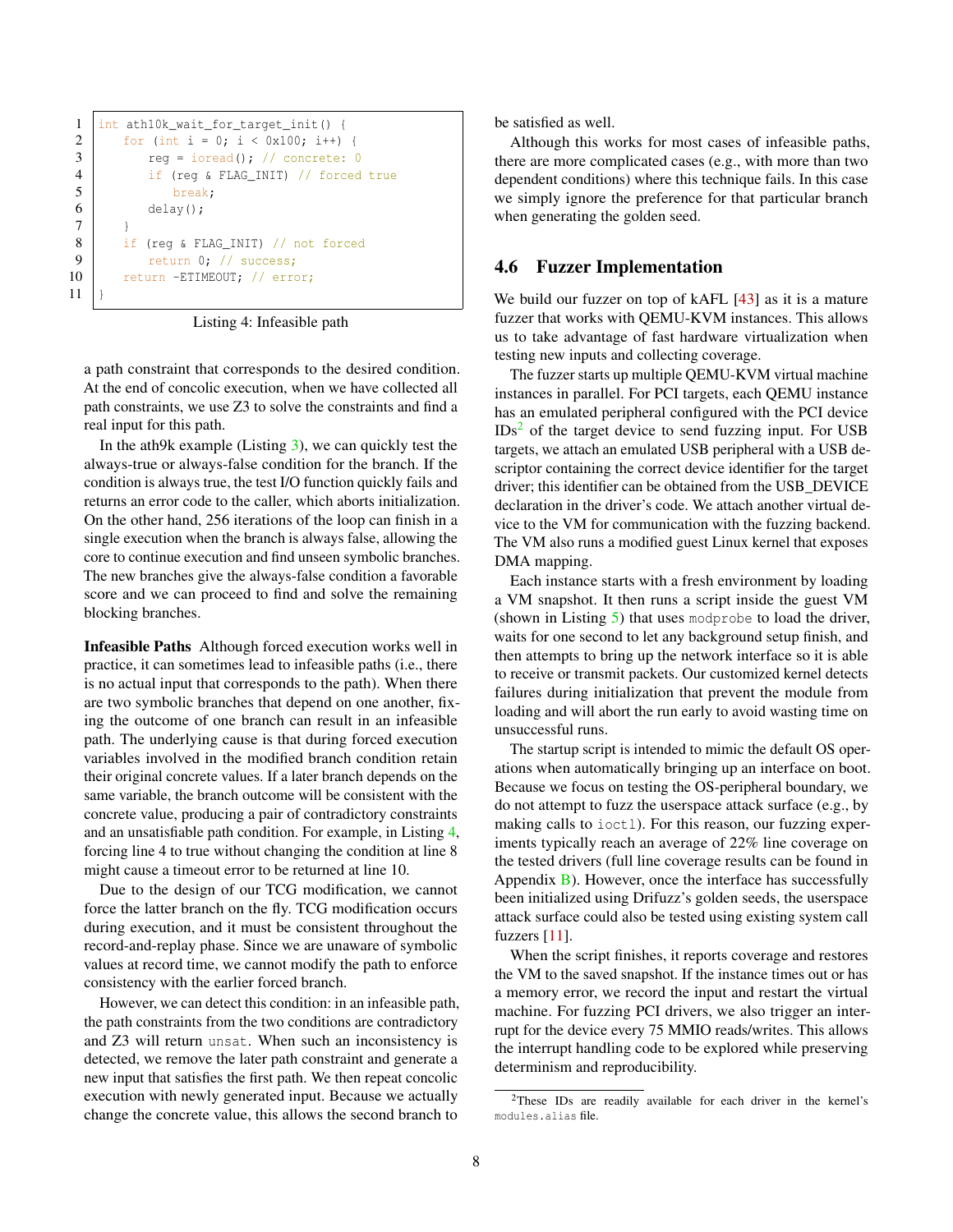<span id="page-8-0"></span>

|    | #!/bin/bash                          |
|----|--------------------------------------|
| 2  | target=\$1                           |
| 3  | # Intilize the driver                |
| 4  | modprobe \$target # Return if failed |
| 5  | # Wait for async tasks               |
| 6  | sleep 1                              |
| 7  | # Bring up network interface         |
| 8  | if ip link   grep "eth0"; then       |
| -9 | ip link set dev eth0 up              |
| 10 | elif ip link   grep "wlan0"; then    |
| 11 | ip link set dev wlan0 up             |
| 12 | fi                                   |

Listing 5: Scripts run by guest system

Our fuzzer uses the golden seed generated according to the algorithm in Section [3.2](#page-3-1) for its initial input and creates test cases for each execution that reaches new coverage. Both the initial seed and the test cases are stored in a format that contains the binary file with actual values to return as well as the mapping of MMIO addresses and DMA read sizes to the values (as described in Section [4.1\)](#page-5-1) for PCI devices. Because input to USB devices is handled at the higher-level packet interface, only the binary file is required.

## 5 Evaluation

In this section, we evaluate the efficiency and effectiveness of Drifuzz on a total of ten real-world Ethernet and WiFi drivers, including both PCI and USB targets. We are interested in the following questions:

- RQ1. Evaluating Drifuzz: How efficient and effective is Drifuzz's golden seed search? What are the individual contributions of the golden seeds and hybrid fuzzing components at achieving code coverage in drivers, compared to a baseline coverage-guided fuzzer?
- RQ2. Comparison with prior work: How does Drifuzz compare to prior work on device driver testing that used symbolic execution (SymDrive [\[40\]](#page-14-8)) or coverageguided greybox fuzzing (Agamotto [\[50\]](#page-15-2))?
- RQ3. Bug-finding: Can Drifuzz find previously unknown bugs in Linux network drivers?

# 5.1 Experimental Setup

Our evaluation is performed on two separate systems: a server with 2x AMD EPYC 7542 32-core CPUs and 512 GiB of RAM (referred to as just the "server machine" throughout this section), and a desktop with a 16-core AMD Ryzen 5950x CPU and 32 GiB of RAM (the "desktop machine"). We use the former for our larger fuzzing experiments, and the latter for smaller experiments and those that require a specialized kernel (e.g., for comparisons with Agamotto) or other extensive local

<span id="page-8-1"></span>

| Driver      | Time            | Sym Branch | <b>Block</b> | <b>Bugs</b> |
|-------------|-----------------|------------|--------------|-------------|
| ath9k       | 138m            | 118        |              |             |
| ath10k_pci  | 25m             | 20         | 4            |             |
| rtwpci      | 76 <sub>m</sub> | 22         | 6            |             |
| 8139cp      | 40m             | 19         | 2            |             |
| atlantic    | 16m             | 20         |              | 2           |
| snic        | 14m             |            | 4            |             |
| stmmac_pci  | 75m             | 54         | 3            |             |
| ar5523      | 57m             | 7          |              |             |
| mwifiex_usb | 2m              | 15         | 2            |             |
| rsi usb     | 3m              | 8          | 2            | 2           |

Table 2: Golden seed search statistics: runtime, number of unique symbolic branches discovered, number of fixed blocking branches and number of bugs we found and fixed.

modifications (such as the build and runtime environment for SymDrive).

### 5.2 Evaluating Drifuzz

#### 5.2.1 Golden Seed Generation

In this experiment, we run our golden seed generation algorithm on the desktop machine with ten target drivers: three PCI WiFi, four PCI Ethernet and three USB WiFi. In Table [2,](#page-8-1) we list the mean time needed to generate the seed across three trials, the total number of symbolic branches discovered, and the number of blocking branches that are discovered and solved. Ten of our eleven previously unknown bugs were discovered during seed generation.

The time required for seed generation varies depending on the complexity of the driver, from a few minutes for ris\_usb and mwifiex\_usb up to 138 minutes for the ath9k driver. Seeds are intended to be generated once and then used for longer fuzzing campaigns, so we feel that these times are reasonable. The number of symbolic branches found indicate that it is capable of reaching deeper paths in driver code, particularly for PCI drivers. Our results also show that blocking branches are relatively common and present in all tested drivers.

#### <span id="page-8-2"></span>5.2.2 Ablation Study

To better understand the contribution of the seed generation and concolic fuzzing components to Drifuzz's ability to cover code in complex drivers, we conduct an *ablation* study in which we compare the coverage achieved in seven PCI network drivers (three WiFi and four Ethernet) under different configurations: greybox fuzzing with a random seed (RandomSeed, our baseline), concolic fuzzing with random seed (RS+C), greybox fuzzing with the generated golden seed (GoldenSeed) and concolic fuzzing with golden seed (GS+C, our full system).

The WiFi drivers tested are rtwpci, ath9k, and ath10k, and the Ethernet drivers are stmmac\_pci, 8139cp, atlantic, and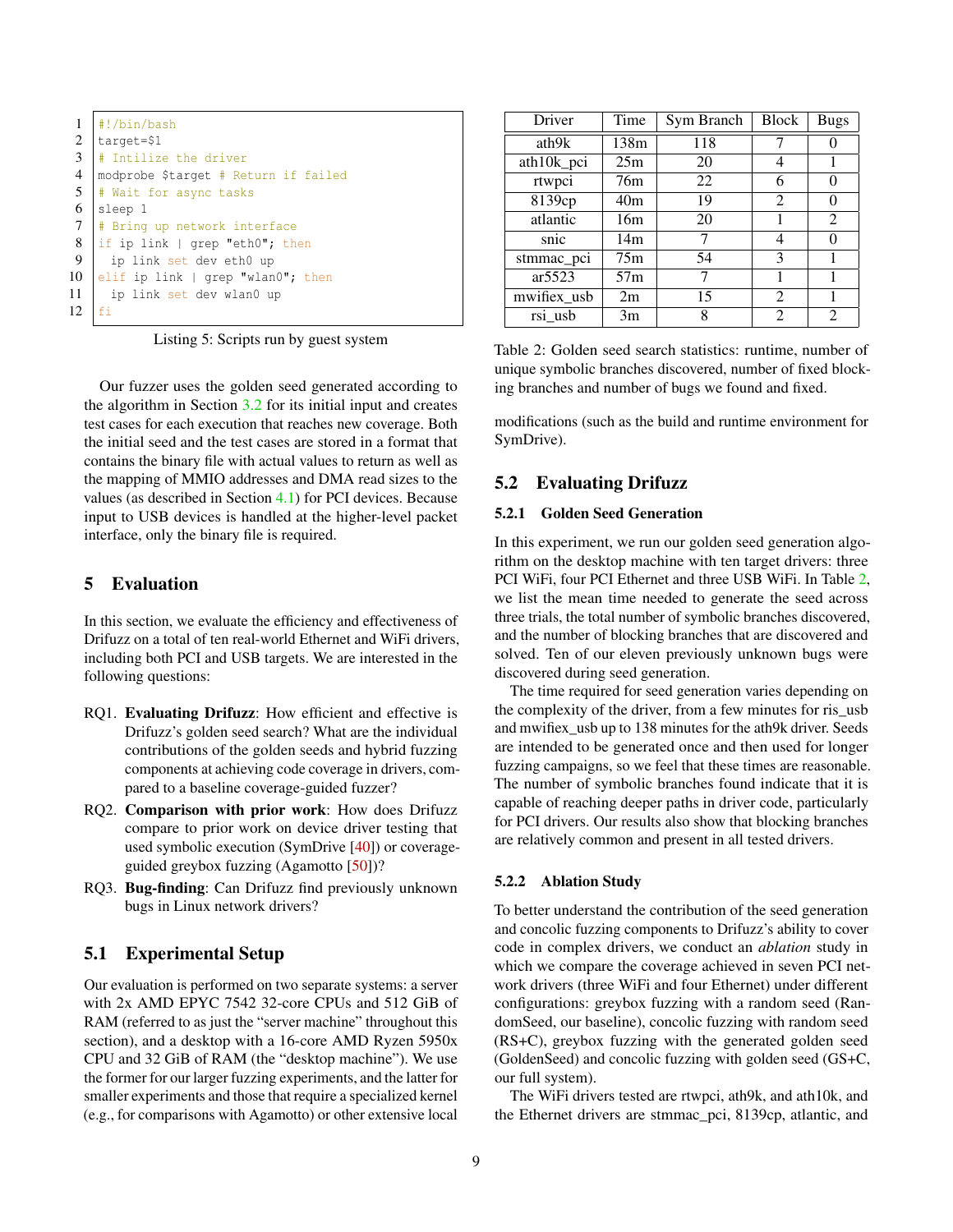snic. The WiFi drivers are chosen because they are complex SoftMAC drivers which implement most of the 802.11 functionality in software rather than hardware, while the Ethernet drivers were picked to allow comparison with prior work [\[50\]](#page-15-2).

Our experiments run in parallel with 64 QEMU instances, utilizing all physical cores. For each configuration, we run a fuzzing experiment for 1 hour, for a total of 64 core-hours. When running concolic execution, we pause a QEMU instance to ensure all settings use the same amount of CPU time. Following the fuzzing recommendations of Klees et al. [\[26\]](#page-14-14), we repeat each experiment ten times; we also provide the coverage increase of the full system (GS+C) compared to the baseline and assess statistical significance using the two-sided Mann-Whitney U test<sup>[3](#page-9-0)</sup>. To measure coverage we count the number of non-zero bytes in the coverage map (this is equivalent to the number of unique edges discovered, modulo hash collisions). The results are summarized in Table [3.](#page-10-0)

We find that compared to the baseline, the full Drifuzz configuration can boost coverage by 214% in WiFi PCI drivers and 60% in Ethernet PCI drivers, on average. The results are statistically significant for all drivers except stmmac\_pci (although the gains for the 8139cp driver are quite small). Through manual inspection, we find that stmmac\_pci and 8139cp have relatively simple initialization functions, so standard greybox fuzzing suffices on these drivers.

The configurations that use golden seeds tend to outperform those that start with random seeds. This is true even when we do not employ concolic execution during fuzzing. We believe that this may indicate that many of the more difficult conditions in driver code are found during the initialization phase, so configurations using golden seeds capture most of the benefits of concolic execution during seed generation. We do not find statistically significant differences between the two golden seed configurations, providing further evidence that concolic fuzzing does not add much additional benefit over golden seeds alone.

### 5.3 Comparison with Prior Work

#### <span id="page-9-1"></span>5.3.1 SymDrive

In Section [2.3.2,](#page-2-0) we noted that purely symbolic approaches may suffer from path explosion when faced with code constructs found in complex device drivers, leading us to employ a combination of concolic and forced execution in the design of our golden seed generation algorithm. To test this, we compare Drifuzz's golden seed generation to a previous symbolic-execution based system for testing device drivers, SymDrive [\[40\]](#page-14-8).

Because SymDrive is relatively old (it was published in 2012) and is implemented for Linux 3.1.1, we backport Drifuzz to this kernel version and then use both systems to test four PCI WiFi drivers present in this version of the kernel: ath5k, ath9k, atmel\_pci, and orinoco\_pci. Because Linux 3.1.1 does not support in-kernel coverage measurement via kcov, we instead compare the time spent by each system to complete its exploration, whether the network interface (eth0 or wlan0) is successfully initialized once each system's search terminates, and the number of bugs found. As the SymDrive paper, we perform three trials and report the mean time. The result is shown in Table [4:](#page-10-1) interface discovery and bugs found results are consistent in all three trials.

SymDrive finishes faster than Drifuzz for three out of the four drivers, but encounters path explosion in the orinoco driver and takes 420 minutes (7 hours) to complete. However, SymDrive only successfully initializes the network interface in one of the four drivers, ath9k, while Drifuzz is able to initialize the interface in all four. We diagnosed each failing case from SymDrive and found several distinct causes. In orinoco, a loop without an upper bound created a large number of states, leading to path explosion. The ath5k driver failed due to an error in SymDrive where the symbolic executor jumps to an invalid instruction offset. Finally, the atmel driver fails because a library function in a dependent driver was missing from Symdrive's source-level instrumentation, which is used to favor successful return values (zero, in most parts of the Linux kernel) during symbolic exploration.

Finally, whereas SymDrive's exploration does not uncover any bugs in the tested drivers, Drifuzz found memory safety issues in the ath5k and orinoco\_pci drivers. We find that the orinico bug has been independently discovered and patched in later kernel versions; however, the ath5k bug was still present in modern kernels. We reported the flaw and provided a fix to the kernel maintainers.

#### 5.3.2 Agamotto

Agamotto is the most closely related work to our own, as it applies greybox fuzzing at the OS-peripheral boundary. Due to hardware compatibility issues, we perform our comparison on the desktop rather than the server machine. As before, we run the experiment for one hour, but due to the lower number of CPU cores on the desktop machine this gives a 16 core-hour experiment; we repeat the experiment ten times and report significance. We add support for the three PCI WiFi drivers tested in Section [5.2.2](#page-8-2) to Agamotto to make the evaluation more consistent with our ablation study, and test four PCI Ethernet and three USB WiFi drivers (included in Agamotto's evaluation).

We also made minor modifications to Agamotto to make the configuration more consistent and comparable with Drifuzz. Agamotto's coverage measurement uses a shared global variable for the previous program counter, which leads to spurious edges added to the coverage map in the presence of multiple threads; we convert it to a thread-local variable.

<span id="page-9-0"></span> $3$ As noted by Bundt et al. [\[3\]](#page-13-13), scipy's implementation of the Mann-Whitney U test previously had a bug that made it unreliable for  $n < 20$ . This bug was fixed in May 2021, and we made sure to use the fixed version.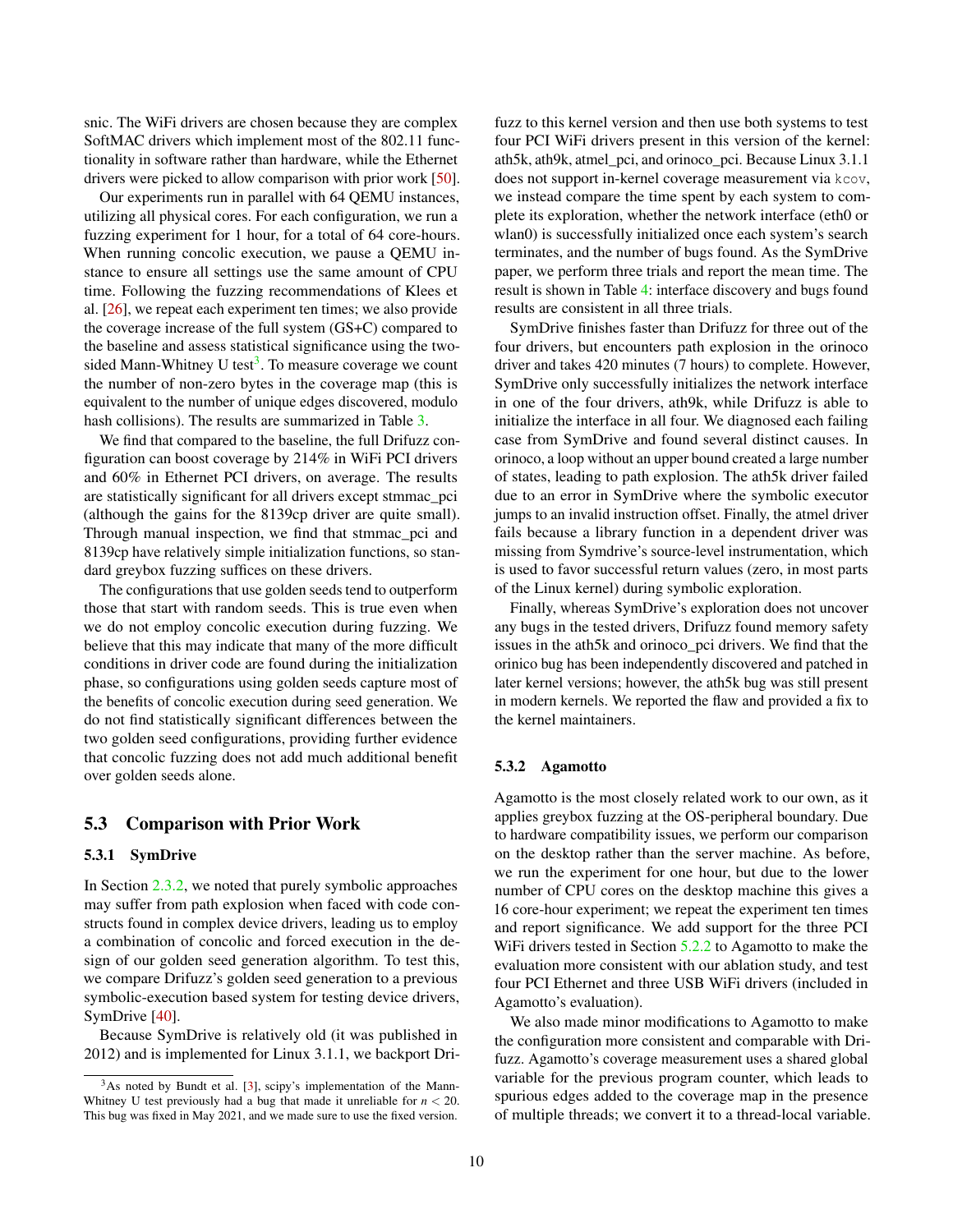<span id="page-10-0"></span>

| Driver     | RandomSeed | $RS+C$ | GoldenSeed | $GS+C$ | Increase | Signif |
|------------|------------|--------|------------|--------|----------|--------|
| ath9k      | 310.9      | 522.9  | 2070.9     | 2793.7 | 798.6%   | ***    |
| ath10k_pci | 462.8      | 657.2  | 785.6      | 793.4  | 71.4%    | ***    |
| rtwpci     | 183.1      | 163.6  | 384.1      | 386    | 110.8%   | ***    |
| 8139ср     | 173.1      | 172.4  | 173.3      | 173.7  | $0.3\%$  | $\ast$ |
| atlantic   | 372.1      | 1441.9 | 1033.7     | 1532.5 | 311.9%   | ***    |
| stmmac_pci | 798.9      | 749.5  | 818.5      | 812.9  | 1.8%     | n.s.   |
| snic       | 54         | 81.7   | 83         | 83.7   | 55.0%    | ****   |

Table 3: Mean bitmap byte coverage when fuzzing PCI network drivers across 10 trials with coverage increase between the baseline (RandomSeed) and our full system (GS+C). RS: random seed; GS: golden seed; +C: concolic-assisted. Asterisks indicate the significance level as measured by the Mann-Whitney U test: \*:  $p<0.05$ , \*\*:  $p<0.01$ , \*\*\*:  $p<0.001$ , and \*\*\*\*:  $p<0.0001$ .

<span id="page-10-1"></span>

| Driver      | SymDrive    | Intf | Drifuzz | Intf | <b>Bugs</b> |
|-------------|-------------|------|---------|------|-------------|
| ath5k       | 13s         |      | 65m     |      |             |
| ath9k       | 193s        |      | 138m    |      |             |
| atmel_pci   | 2s          |      | 29m     |      |             |
| orinoco_pci | $\sim$ 420m |      | 64m     |      |             |

Table 4: Comparison between SymDrive and Drifuzz's concolic search; we perform three trials and report the mean. Intf indicates whether the network interface is found. The Bugs column shows bugs Drifuzz discovered in Linux v3.1.1 that SymDrive does not find.

<span id="page-10-2"></span>

| Driver     | Agamotto | <b>Drifuzz</b> | Increase            | Signif |
|------------|----------|----------------|---------------------|--------|
| ath9k      | 503.4    | 2782.5         | 452.7%              | ***    |
| ath10k_pci | 412.9    | 889.9          | 115.5%              | ***    |
| rtwpci     | 163      | 394.2          | 141.8%              | ***    |
| 8139cp     | 105.7    | 171.8          | 62.5%               | ****   |
| atlantic   | 265.8    | 841            | 216.4%              | ***    |
| stmmac_pci | 742.9    | 914.8          | $23.\overline{1\%}$ | ***    |
| snic       | 51       | 86.1           | 68.7%               | ****   |

Table 5: Mean bitmap byte coverage from 10 trials for Agamotto and Drifuzz with coverage increase and statistical significance: \*: p<0.05, \*\*: p<0.01, \*\*\*: p<0.001 and \*\*\*\*: p<0.0001).

Agamotto also measures coverage in the entire network subsystem; because Drifuzz is optimized for driver fuzzing (in particular, its concolic analysis is disabled outside of driver code); we limit Agamotto's coverage tracking to driver code as well.

PCI Drivers We compare Drifuzz with Agamotto on PCIbased drivers in Table [5.](#page-10-2) We find that Drifuzz achieves, on average, 154% (2.5×) higher coverage across PCI drivers. These results are significant at the p<0.001 level or better for all tested drivers. Despite a shorter experiment, the coverage is generally on par with the results of our ablation study; we believe this is due to the significantly faster single-core performance on the desktop system.

<span id="page-10-3"></span>

| Driver  | Agamotto | <b>Drifuzz</b> | Bug | Signif |
|---------|----------|----------------|-----|--------|
| ar5523  | 47       | 60.7           |     | ****   |
| mwifiex | 66       | 126.7          |     | ****   |
| rs1     | 76       | 217.3          |     | ****   |

Table 6: Mean block coverage for USB targets from 10 trials, Agamotto vs Drifuzz, the number of newly discovered bugs by Drifuzz, and statistical significance: \*: p<0.05, \*\*: p<0.01, \*\*\*: p<0.001 and \*\*\*\*: p<0.0001). GS: golden seed byte coverage.

USB Drivers Here, we evaluate Agamotto and Drifuzz on the three USB WiFi drivers that were included in Agamotto's evaluation. For consistency with Drifuzz, we omit the USB disconnect option when testing Agamotto and compare coverage achieved within the driver. Note that unlike the other experiments in our evaluation, we measure *block* coverage rather than *edge* coverage because Agamotto (and Syzkaller, on which Agamotto's USB support is based) do not report branch coverage when fuzzing USB devices. The results are shown in Table [6.](#page-10-3)

Drifuzz outperforms Agamotto on every driver, finding four previously unknown bugs that Agamotto fails to detect. We use the interactive coverage UI (inherited by Syzkaller) and confirm that the buggy code is not covered by Agamotto in any of the three drivers.

# 5.4 Bug Finding

In addition to the bugs discovered in the course of our main evaluation, we also conducted an *ad hoc* test of the ath9k USB driver with the golden seed generation algorithm. We were able to find two bugs in this driver using Drifuzz, both of which were already reported by Syzkaller. We submitted patch for one of the two, which had not yet been fixed.

Overall, we have used Drifuzz to find eleven previously unknown bugs in four PCI drivers and four USB drivers. We discovered two other PCI driver bugs manually during the development of our fuzzer. We have submitted patches to the Linux open-source community for fourteen discovered bugs;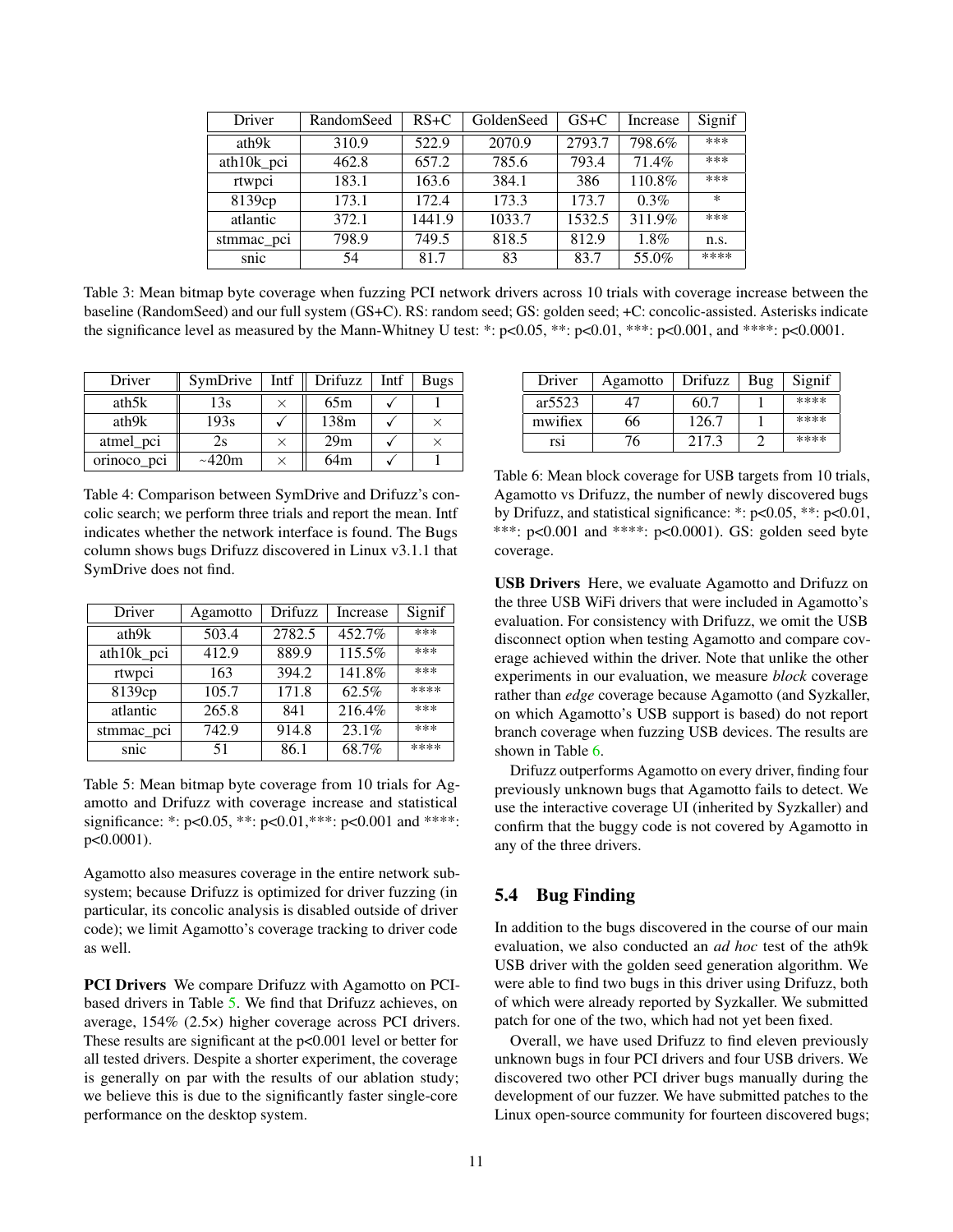thirteen of these patches have been accepted into the kernel and one is still under review.

Table [7](#page-12-1) lists the twelve memory bugs we discovered and fixed with Drifuzz. Ten were found during the concolic exploration phase of golden seed generation and two were found during hybrid fuzzing.

#### 5.4.1 Vulnerability Disclosure

We reported all bugs found to the Linux kernel developers, and provided patches to fix the issues. We additionally evaluated the severity of the issues, applied for CVE identifiers for the two we felt were likely to be exploitable, and were assigned CVE-2021-43975 and CVE-2021-43976. CVE-2021-43975 is an out-of-bounds read followed by an out-of-bound write with attacker-controlled length in the atlantic PCI Ethernet driver, and may be exploitable locally by an attacker with the ability to attach a malicious PCI device, or by first exploiting a flaw in the atlantic firmware and then using this vantage point to attack the host. CVE-2021-43976 is a kernel panic (denial of service) in the Marvell mwifiex USB driver and can be triggered by an attacker who can insert a malicious USB device or compromise the mwifiex firmware.

Aside from disclosing and helping to fix the vulnerabilities we discovered, we also worked with a downstream vendor to help them understand the potential impact on their distribution.

# 6 Limitations and Future Work

Similar to many other systems that use symbolic execution [\[21,](#page-13-11) [45,](#page-14-13) [47\]](#page-15-9), we have a limitation in our handling of pointers with symbolic addresses. Ideally, a read or write at a symbolic address should consider that all possible addresses that satisfy the constraints could be modified; however, this can be very expensive in practice. We instead adopt a common practical workaround and simply concretize the pointer. As a consequence, however, we cannot solve complex constructs involving symbolic addresses, such as parsing the contents of non-volatile read-only memory (NVRAM) in the rtwpci driver. We hope to remove this limitation in future work by adopting some form of symbolic array modeling, similar to that found in Mayhem [\[6\]](#page-13-12).

As we discuss in our related work, the nascent field of *embedded device rehosting* [\[18,](#page-13-14) [53\]](#page-15-10), which attempts to automatically model device peripherals so that the embedded device firmware can be emulated entirely in software, shares many key goals with our work. Both rehosting and hardwarefree driver fuzzing need to generate satisfactory responses to driver queries, lest the driver conclude that the hardware is malfunctioning and abort. Although the level of driver functionality needed to *fuzz* a driver is significantly less than that required to emulate a whole embedded system, we believe that some of our techniques for finding good values for peripheral

responses while avoiding path explosion may be applicable to the rehosting problem as well, and we aim to explore this connection further in future research.

We hope to extend our work to closed-source Android device drivers. Because these devices are mobile, they are more exposed to remote attacks via WiFi and Bluetooth; at the same time, many of the drivers are closed source and proprietary, which makes large-scale testing difficult. Our current workflow requires the driver source only for coverage collection; however, recent advances in both hardware-assisted coverage collection  $[42, 43]$  $[42, 43]$  $[42, 43]$  and static binary rewriting  $[16, 20, 57]$  $[16, 20, 57]$  $[16, 20, 57]$  $[16, 20, 57]$  $[16, 20, 57]$  may make coverage collection on closed-source drivers easier. Finally, we also hope to extend our fuzzer to explore different interrupt schedules in order to expose harder-to-find driver bugs such as race conditions.

# 7 Related Work

Fuzzing has recently received a great deal of attention from academic researchers. Here we focus on the work most closely related to Drifuzz; for a more complete overview of recent fuzzing research we direct the reader to the survey of Manès et al. [\[31\]](#page-14-16). Drifuzz extends traditional fuzzing by using forced execution and concolic testing to generate good initial seeds for complex driver code, allowing the OS-peripheral boundary to be efficiently tested without requiring actual hardware.

Hybrid Fuzzing Hybrid fuzzing is a popular approach to overcome some of the limitations of random fuzzing; however, the majority of this work focuses on userspace programs [\[7,](#page-13-17) [21,](#page-13-11) [23,](#page-13-3) [37,](#page-14-6) [51,](#page-15-4) [56\]](#page-15-5). HFL [\[23\]](#page-13-3) works with the Linux kernel but mainly examines the system call interface and does not handle MMIO, DMA, or interrupts.

USB Fuzzing Although PCI device drivers have so far received relatively little attention, some prior work has examined the security of USB drivers [\[27,](#page-14-17)[36\]](#page-14-9). Here, the motivating threat model is an attacker who has physical access to a machine and can insert a malicious USB peripheral.

Program Transformation Prior work uses program transformation in fuzzing [\[37\]](#page-14-6) and malware detection [\[24\]](#page-14-18). T-Fuzz [\[37\]](#page-14-6) applies forced execution to disable complex condition checks and later recovers the path through symbolic execution. Although the basic idea is similar, Drifuzz works with kernel code and modifies the driver code during concolic execution to quickly identify preferred branch conditions.

Checkpoint-based Fuzzing Agamotto [\[50\]](#page-15-2) uses snapshots to accelerate device driver fuzz testing. Finding new paths is a rare occasion in fuzzing; most of the fuzzer's time is spent in already-found paths. Agamotto actively creates snapshots during execution. When it executes a new input, it finds the closest snapshot by longest common prefix, and starts execution from the snapshot. The time difference between real execution and restoration is saved and thus speeds up fuzzing. Although our evaluation finds that Drifuzz's seed generation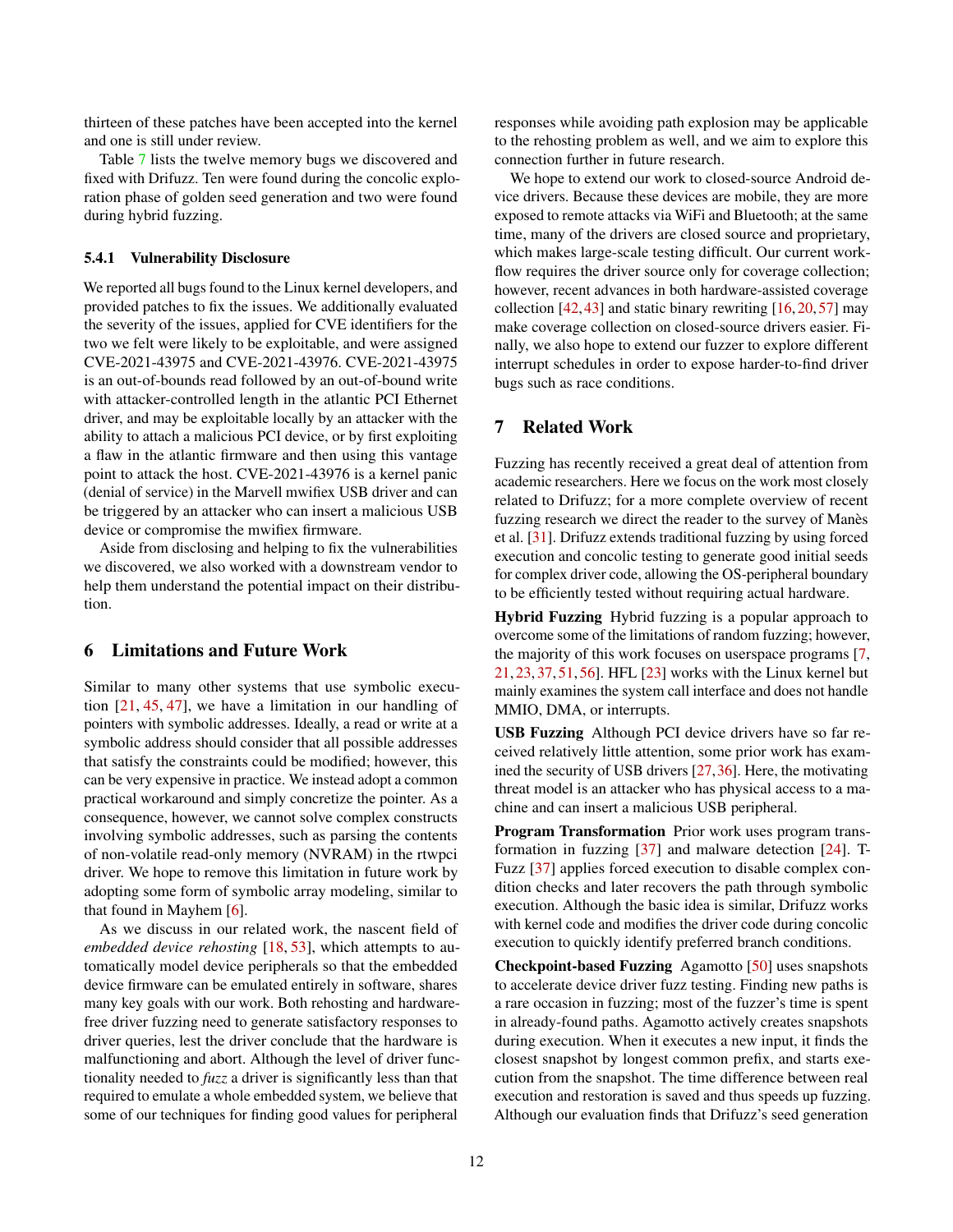<span id="page-12-1"></span>

| Summary                                                       | Driver    | <b>Type</b> | Fixed | Stage    |
|---------------------------------------------------------------|-----------|-------------|-------|----------|
| KASAN: slab-out-of-bounds in ath10k_pci_hif_exchange_bmi_msg  | ath $10k$ | <b>PCI</b>  | ✓     | seed-gen |
| KASAN: slab-out-of-bounds in hw_atl_utils_fw_upload_dwords    | atlantic  | <b>PCI</b>  |       | fuzzing  |
| KASAN: double-free or invalid-free in consume_skb             | atlantic  | <b>PCI</b>  |       | seed-gen |
| KASAN: use-after-free in stmmac_napi_poll_rx                  | stmmac    | <b>PCI</b>  |       | seed-gen |
| KASAN: use-after-free in aq_ring_rx_clean                     | atlantic  | <b>PCI</b>  | ✓     | seed-gen |
| KASAN: slab-out-of-bounds in ath5k_eeprom_read_pcal_info_5111 | ath5k     | <b>PCI</b>  |       | seed-gen |
| KASAN: null-ptr-deref                                         | ar5523    | <b>USB</b>  | ✓     | seed-gen |
| skbuff: skb_over_panic                                        | mwifiex   | <b>USB</b>  | ✓     | seed-gen |
| KASAN: slab-out-of-bounds in ath9k_hif_usb_rx_cb              | ath9k htc | <b>USB</b>  | ✓     | seed-gen |
| KASAN: slab-out-of-bounds in rsi_read_pkt                     | rsi       | <b>USB</b>  |       | seed-gen |
| KASAN: use-after-free in rsi_rx_done_handler                  | rs1       | <b>USB</b>  |       | seed-gen |
| KASAN: use-after-free in rsi_read_pkt                         | rs1       | <b>USB</b>  |       | fuzzing  |

Table 7: Summary of new memory/panic bugs we found, the name of the buggy device driver, bus type, whether fixed upstream and the stage we found the bug

is better able to handle complicated drivers and reach deeper paths, the snapshot mechanism could also potentially benefit Drifuzz if the necessary symbolic state were saved in the snapshot.

Symbolic Execution SymDrive [\[40\]](#page-14-8) and DDT [\[28\]](#page-14-19) are earlier works that use symbolic execution to test device drivers. However, as we see in our comparison with SymDrive (Section [5.3.1\)](#page-9-1), these symbolic approaches may struggle with complex code such as WiFi drivers due to path explosion.

Hardware-based Device Driver Testing Hardware-in-the-loop testing can be an effective bug-finding strategy [\[34,](#page-14-20) [41,](#page-14-21) [49,](#page-15-1) [52\]](#page-15-3). Unfortunately, this technique requires significant human effort and resources to test a new device. For example, Periscope [\[49\]](#page-15-1) needs to flash a custom Android kernel to the device under test and Charm [\[52\]](#page-15-3) requires porting the device driver to a modified kernel. One recent work, BOSD [\[29\]](#page-14-3), uses record and replay to scale fuzzing of GPU drivers by replaying recorded responses from the real hardware on multiple cores, but at least one real device is still needed, and it focuses only on the system call boundary.

Firmware Rehosting On the embedded side, there are firmware testing tools that apply fuzzing [\[19,](#page-13-18) [32\]](#page-14-22) and symbolic execution [\[5,](#page-13-19) [22,](#page-13-20) [58\]](#page-15-12). These tools mainly work with IoT devices that run custom firmware on the ARM architecture. P2IM [\[19\]](#page-13-18) and DICE [\[32\]](#page-14-22) use heuristics tuned for microcontrollers to categorize the type of input registers, such as control registers, status registers and data registers.

In concurrent work, *µemu* [\[58\]](#page-15-12) and Jetset [\[22\]](#page-13-20) use symbolic execution in an attempt to create higher-fidelity models of embedded peripherals; while *µemu* targets relatively simple microcontrollers, Jetset can partially emulate more complex embedded systems such as a Raspberry Pi. Jetset approximates the interprocedural distance to a goal location in the firmware and uses this distance to choose a direction at symbolic branches. This heuristic can bypass some constructs

such as query loops, but in more complex device drivers, *error* paths are often shorter than paths that correctly initialize the driver. For example, Jetset's distance-based heuristic will favor the error return in Listing [3;](#page-5-0) while Jetset can eventually recover by backtracking, this can be quite expensive, particularly when the initial error and the goal are far apart.

# 8 Conclusion

In this paper we presented a technique for efficiently generating "golden seeds" that allow the OS-peripheral boundary to be tested efficiently without access to real hardware peripherals. Our implementation augments PANDA's existing taint analysis to perform concolic execution, and leverages TCG modification to optimize concolic golden seed generation. Our evaluation of fourteen WiFi and Ethernet drivers shows that golden seeds and hybrid fuzzing allow Drifuzz to achieve higher coverage than the previous state of the art and uncover real vulnerabilities in device drivers. Two bugs with severe impact were assigned CVEs.

## Availability

To facilitate future research, we have made Drifuzz available as an open source project at:

<https://github.com/messlabnyu/DrifuzzProject>

# References

<span id="page-12-0"></span>[1] Fabrice Bellard. QEMU, a fast and portable dynamic translator. In *USENIX annual technical conference, FREENIX Track*, volume 41, page 46. Califor-nia, USA, 2005.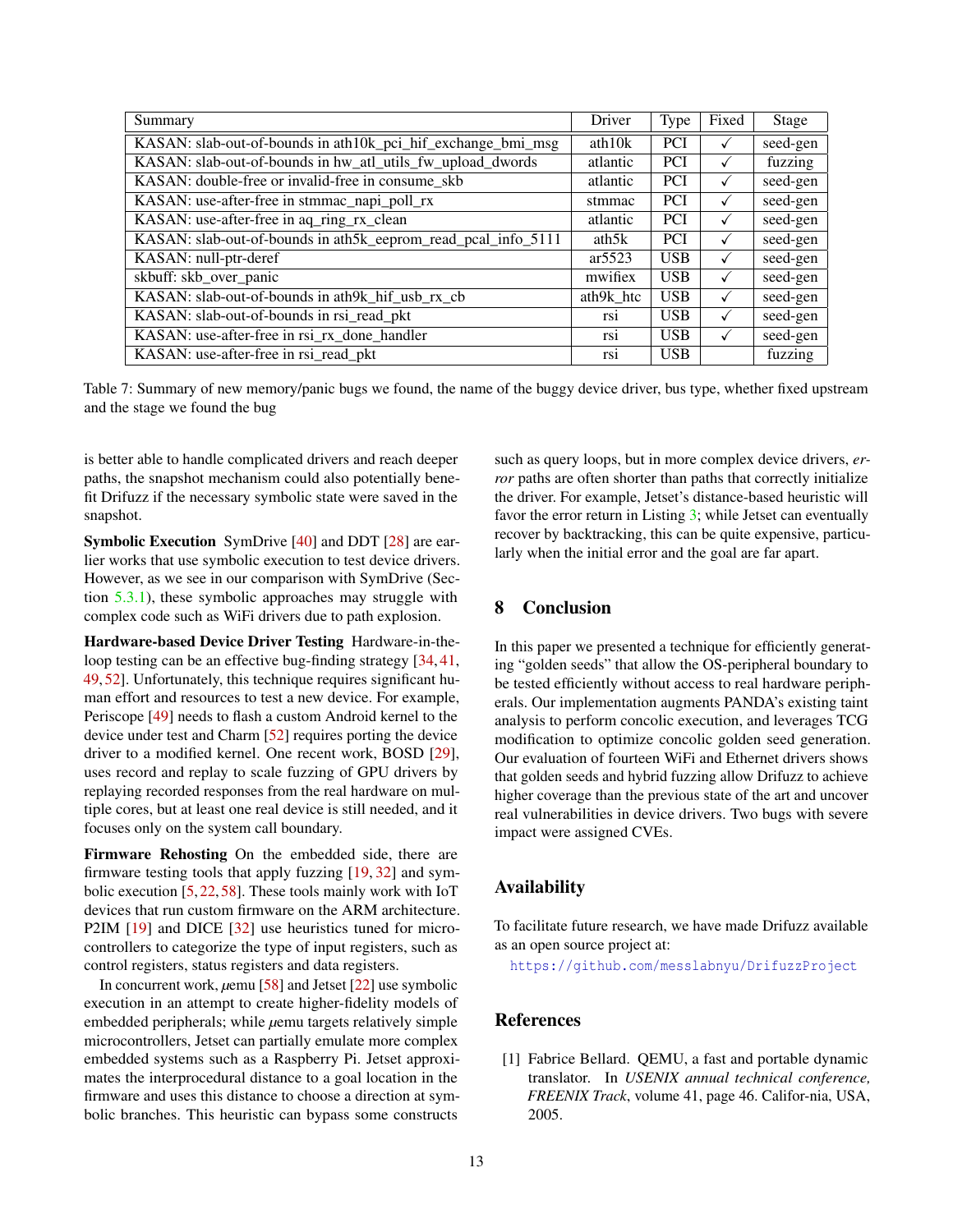- <span id="page-13-0"></span>[2] Gal Beniamini. Over the air: Exploiting Broadcom's Wi-Fi stack (part 1). [https://googleprojectzero.](https://googleprojectzero.blogspot.com/2017/04/over-air-exploiting-broadcoms-wi-fi_4.html) [blogspot.com/2017/04/over-air-exploiting-b](https://googleprojectzero.blogspot.com/2017/04/over-air-exploiting-broadcoms-wi-fi_4.html) [roadcoms-wi-fi\\_4.html](https://googleprojectzero.blogspot.com/2017/04/over-air-exploiting-broadcoms-wi-fi_4.html), 2017.
- <span id="page-13-13"></span>[3] Joshua Bundt, Andrew Fasano, Brendan Dolan-Gavitt, William Robertson, and Tim Leek. Evaluating synthetic bugs. In *Proceedings of the ACM Asia Conference on Computer and Communications Security (ASIACCS)*, Virtual Event, Hong Kong, 2021.
- <span id="page-13-4"></span>[4] Laurent Butti. Wi-Fi advanced fuzzing. BlackHat EU 2007, 2007.
- <span id="page-13-19"></span>[5] Chen Cao, Le Guan, Jiang Ming, and Peng Liu. Deviceagnostic firmware execution is possible: A concolic execution approach for peripheral emulation. In *Annual Computer Security Applications Conference*, pages 746– 759, 2020.
- <span id="page-13-12"></span>[6] Sang Kil Cha, Thanassis Avgerinos, Alexandre Rebert, and David Brumley. Unleashing mayhem on binary code. In *2012 IEEE Symposium on Security and Privacy*, pages 380–394, 2012.
- <span id="page-13-17"></span>[7] Yaohui Chen, Peng Li, Jun Xu, Shengjian Guo, Rundong Zhou, Yulong Zhang, Tao Wei, and Long Lu. Savior: Towards bug-driven hybrid testing. In *2020 IEEE Symposium on Security and Privacy (SP)*, pages 1580–1596. IEEE, 2020.
- <span id="page-13-7"></span>[8] Vitaly Chipounov and George Candea. Dynamically translating x86 to LLVM using QEMU. Technical report, École Polytechnique Fédérale de Lausanne (EPFL), 2010.
- <span id="page-13-8"></span>[9] Vitaly Chipounov, Vlad Georgescu, Cristian Zamfir, and George Candea. Selective symbolic execution. In *Proceedings of the 5th Workshop on Hot Topics in System Dependability (HotDep)*, 2009.
- <span id="page-13-9"></span>[10] Vitaly Chipounov, Volodymyr Kuznetsov, and George Candea. S2E: A platform for in-vivo multi-path analysis of software systems. *Acm Sigplan Notices*, 46(3):265– 278, 2011.
- <span id="page-13-1"></span>[11] Jake Corina, Aravind Machiry, Christopher Salls, Yan Shoshitaishvili, Shuang Hao, Christopher Kruegel, and Giovanni Vigna. DIFUZE: Interface aware fuzzing for kernel drivers. In *Proceedings of the 2017 ACM SIGSAC Conference on Computer and Communications Security*, CCS '17, page 2123–2138, New York, NY, USA, 2017. Association for Computing Machinery.
- <span id="page-13-10"></span>[12] Leonardo De Moura and Nikolaj Bjørner. Z3: An efficient SMT solver. In *International conference on Tools and Algorithms for the Construction and Analysis of Systems*, pages 337–340. Springer, 2008.
- <span id="page-13-2"></span>[13] Google Developers. Syzkaller. [https://github.com](https://github.com/google/syzkaller) [/google/syzkaller](https://github.com/google/syzkaller).
- <span id="page-13-21"></span>[14] KASAN developers. The kernel address sanitizer (kasan). [https://docs.kernel.org/dev-tool](https://docs.kernel.org/dev-tools/kasan.html#usage) [s/kasan.html#usage](https://docs.kernel.org/dev-tools/kasan.html#usage).
- <span id="page-13-5"></span>[15] QEMU Developers. Official QEMU mirror. [https:](https://github.com/qemu/qemu) [//github.com/qemu/qemu](https://github.com/qemu/qemu).
- <span id="page-13-15"></span>[16] S. Dinesh, N. Burow, D. Xu, and M. Payer. RetroWrite: Statically instrumenting COTS binaries for fuzzing and sanitization. In *2020 IEEE Symposium on Security and Privacy (SP)*, pages 1497–1511, Los Alamitos, CA, USA, may 2020. IEEE Computer Society.
- <span id="page-13-6"></span>[17] Brendan Dolan-Gavitt, Josh Hodosh, Patrick Hulin, Tim Leek, and Ryan Whelan. Repeatable reverse engineering with PANDA. In *Proceedings of the 5th Program Protection and Reverse Engineering Workshop*, pages 1–11, 2015.
- <span id="page-13-14"></span>[18] Andrew Fasano, Tiemoko Ballo, Marius Muench, Tim Leek, Alexander Oleinik, Brendan Dolan-Gavitt, Manuel Egele, Aurélien Francillon, Long Lu, Nick Gregory, Davide Balzarotti, and William Robertson. SoK: Enabling security analyses of embedded systems via rehosting. In *16th ACM ASIA Conference on Computer and Communications Security (ASIACCS)*, June 2021.
- <span id="page-13-18"></span>[19] Bo Feng, Alejandro Mera, and Long Lu. P2IM: Scalable and hardware-independent firmware testing via automatic peripheral interface modeling. In *29th USENIX Security Symposium (USENIX Security 20)*, pages 1237– 1254, 2020.
- <span id="page-13-16"></span>[20] Antonio Flores-Montoya and Eric Schulte. Datalog disassembly. In *29th USENIX Security Symposium (USENIX Security 20)*, pages 1075–1092. USENIX Association, August 2020.
- <span id="page-13-11"></span>[21] Patrice Godefroid, Nils Klarlund, and Koushik Sen. DART: Directed automated random testing. In *Proceedings of the 2005 ACM SIGPLAN conference on Programming language design and implementation*, pages 213–223, 2005.
- <span id="page-13-20"></span>[22] Evan Johnson, Maxwell Bland, YiFei Zhu, Joshua Mason, Stephen Checkoway, Stefan Savage, and Kirill Levchenko. Jetset: Targeted firmware rehosting for embedded systems. In *30th USENIX Security Symposium (USENIX Security 21)*, pages 321–338. USENIX Association, August 2021.
- <span id="page-13-3"></span>[23] Kyungtae Kim, Dae R Jeong, Chung Hwan Kim, Yeongjin Jang, Insik Shin, and Byoungyoung Lee. HFL: Hybrid fuzzing on the Linux kernel. In *Proceedings of the 2020 Annual Network and Distributed System Security Symposium (NDSS), San Diego, CA*, 2020.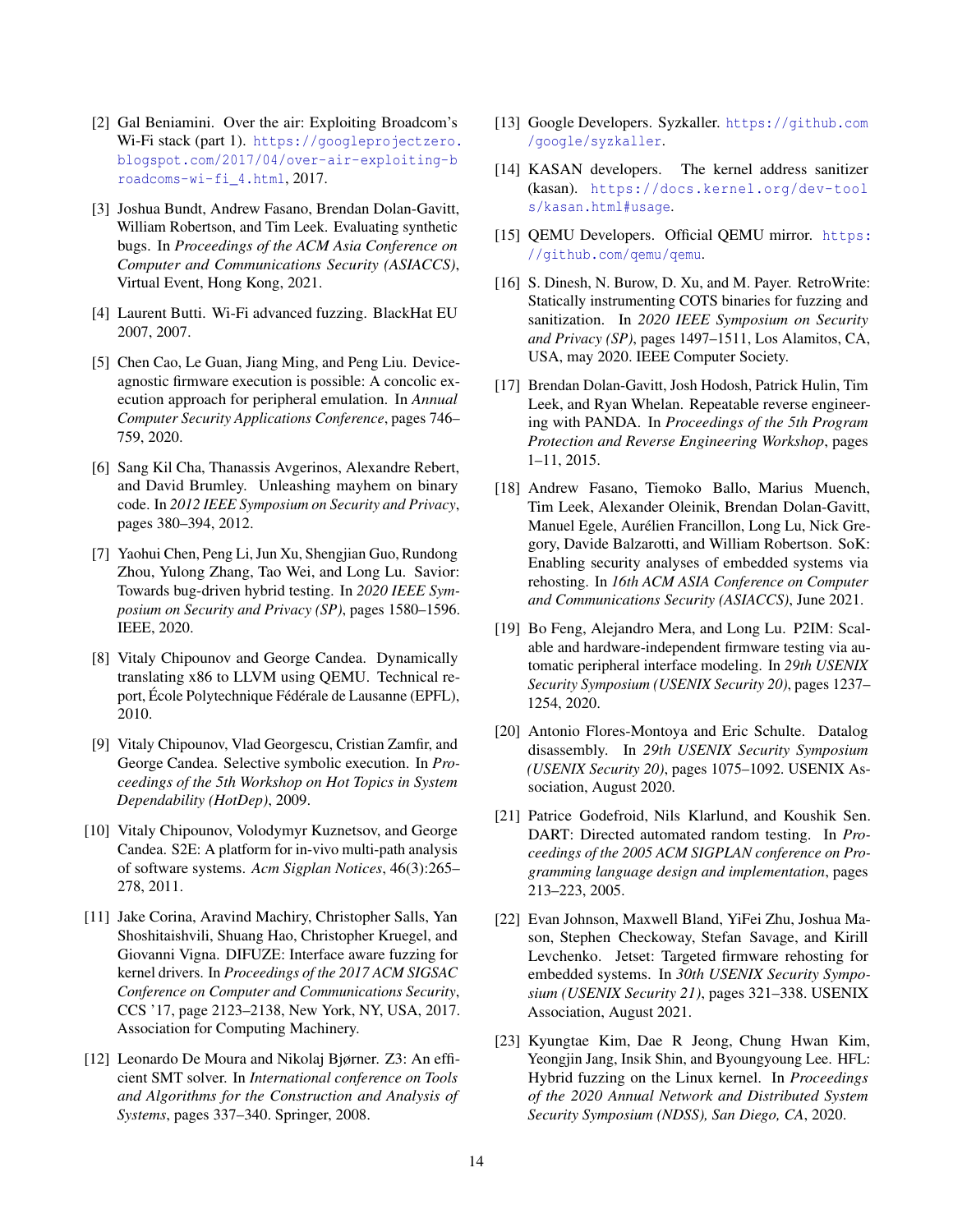- <span id="page-14-18"></span>[24] Kyungtae Kim, I Luk Kim, Chung Hwan Kim, Yonghwi Kwon, Yunhui Zheng, Xiangyu Zhang, and Dongyan Xu. J-Force: Forced execution on Javascript. In *Proceedings of the 26th international conference on World Wide Web*, pages 897–906, 2017.
- <span id="page-14-10"></span>[25] Avi Kivity, Yaniv Kamay, Dor Laor, Uri Lublin, and Anthony Liguori. KVM: the Linux virtual machine monitor. In *Proceedings of the Linux symposium*. Dttawa, Dntorio, Canada, 2007.
- <span id="page-14-14"></span>[26] George Klees, Andrew Ruef, Benji Cooper, Shiyi Wei, and Michael Hicks. Evaluating fuzz testing, 2018.
- <span id="page-14-17"></span>[27] Andrey Konovalov. External USB fuzzing for Linux kernel. [https://github.com/google/syzkaller/](https://github.com/google/syzkaller/blob/master/docs/linux/external_fuzzing_usb.md) [blob/master/docs/linux/external\\_fuzzing\\_usb](https://github.com/google/syzkaller/blob/master/docs/linux/external_fuzzing_usb.md) [.md](https://github.com/google/syzkaller/blob/master/docs/linux/external_fuzzing_usb.md).
- <span id="page-14-19"></span>[28] Volodymyr Kuznetsov, Vitaly Chipounov, and George Candea. Testing closed-source binary device drivers with DDT. In *USENIX Annual Technical Conference*, 2010.
- <span id="page-14-3"></span>[29] Dominik Maier and Fabian Toepfer. *BSOD: Binary-Only Scalable Fuzzing Of Device Drivers*, page 48–61. Association for Computing Machinery, New York, NY, USA, 2021.
- <span id="page-14-11"></span>[30] Rupak Majumdar and Koushik Sen. Hybrid concolic testing. In *29th International Conference on Software Engineering (ICSE'07)*, pages 416–426. IEEE, 2007.
- <span id="page-14-16"></span>[31] Valentin J.M. Manès, HyungSeok Han, Choongwoo Han, Sang Kil Cha, Manuel Egele, Edward J. Schwartz, and Maverick Woo. The art, science, and engineering of fuzzing: A survey. *IEEE Transactions on Software Engineering*, 47(11), Nov 2021.
- <span id="page-14-22"></span>[32] Alejandro Mera, Bo Feng, Long Lu, Engin Kirda, and William Robertson. DICE: Automatic emulation of dma input channels for dynamic firmware analysis. *arXiv preprint arXiv:2007.01502*, 2020.
- <span id="page-14-12"></span>[33] Andreas Moser, Christopher Kruegel, and Engin Kirda. Exploring multiple execution paths for malware analysis. In *IEEE Symposium on Security and Privacy*, 2007.
- <span id="page-14-20"></span>[34] Marius Muench, Dario Nisi, Aurélien Francillon, and Davide Balzarotti. Avatar2: A multi-target orchestration platform. In *NDSS Workshop on Binary Analysis Research*, volume 18, pages 1–11, 2018.
- <span id="page-14-1"></span>[35] Andy Nguyen. BleedingTooth: Linux Bluetooth zeroclick remote code execution. [https://google.githu](https://google.github.io/security-research/pocs/linux/bleedingtooth/writeup.html) [b.io/security-research/pocs/linux/bleeding](https://google.github.io/security-research/pocs/linux/bleedingtooth/writeup.html) [tooth/writeup.html](https://google.github.io/security-research/pocs/linux/bleedingtooth/writeup.html).
- <span id="page-14-9"></span>[36] Hui Peng and Mathias Payer. USBFuzz: A framework for fuzzing USB drivers by device emulation. In *29th USENIX Security Symposium (USENIX Security 20)*, pages 2559–2575, 2020.
- <span id="page-14-6"></span>[37] Hui Peng, Yan Shoshitaishvili, and Mathias Payer. T-Fuzz: fuzzing by program transformation. In *2018 IEEE Symposium on Security and Privacy (SP)*, pages 697– 710. IEEE, 2018.
- <span id="page-14-7"></span>[38] Sebastian Poeplau and Aurélien Francillon. SymQEMU: Compilation-based symbolic execution for binaries. In *NDSS*, 2021.
- <span id="page-14-4"></span>[39] Ivan Pustogarov, Qian Wu, and David Lie. Ex-vivo dynamic analysis framework for Android device drivers. In *2020 IEEE Symposium on Security and Privacy (SP)*, pages 1088–1105. IEEE, 2020.
- <span id="page-14-8"></span>[40] Matthew J Renzelmann, Asim Kadav, and Michael M Swift. Symdrive: Testing drivers without devices. In *10th USENIX Symposium on Operating Systems Design and Implementation (OSDI 12)*, pages 279–292, 2012.
- <span id="page-14-21"></span>[41] Jan Ruge, Jiska Classen, Francesco Gringoli, and Matthias Hollick. Frankenstein: Advanced wireless fuzzing to exploit new Bluetooth escalation targets. In *29th USENIX Security Symposium (USENIX Security 20)*, pages 19–36, 2020.
- <span id="page-14-15"></span>[42] Sergej Schumilo, Cornelius Aschermann, Ali Abbasi, Simon Wör-ner, and Thorsten Holz. Nyx: Greybox hypervisor fuzzing using fast snapshots and affine types. In *30th USENIX Security Symposium (USENIX Security 21)*. USENIX Association, August 2021.
- <span id="page-14-5"></span>[43] Sergej Schumilo, Cornelius Aschermann, Robert Gawlik, Sebastian Schinzel, and Thorsten Holz. kAFL: Hardware-assisted feedback fuzzing for os kernels. In *Proceedings of the 26th USENIX Conference on Security Symposium*, SEC'17, page 167–182, USA, 2017. USENIX Association.
- <span id="page-14-0"></span>[44] Denis Selyanin. Researching Marvell Avastar Wi-Fi: from zero knowledge to over-the-air zero-touch RCE. ZeroNights, [https://2018.zeronights.ru/wp-co](https://2018.zeronights.ru/wp-content/uploads/materials/19-Researching-Marvell-Avastar-Wi-Fi.pdf) [ntent/uploads/materials/19-Researching-Mar](https://2018.zeronights.ru/wp-content/uploads/materials/19-Researching-Marvell-Avastar-Wi-Fi.pdf) [vell-Avastar-Wi-Fi.pdf](https://2018.zeronights.ru/wp-content/uploads/materials/19-Researching-Marvell-Avastar-Wi-Fi.pdf), 2018.
- <span id="page-14-13"></span>[45] Koushik Sen, Darko Marinov, and Gul Agha. Cute: A concolic unit testing engine for c. *SIGSOFT Softw. Eng. Notes*, 30(5):263–272, sep 2005.
- <span id="page-14-2"></span>[46] Ben Seri, Gregory Vishnepolsky, and Dor Zusman. BLEEDINGBIT: The hidden attack surface within BLE chips. Technical report, ARMIS Inc., 2019.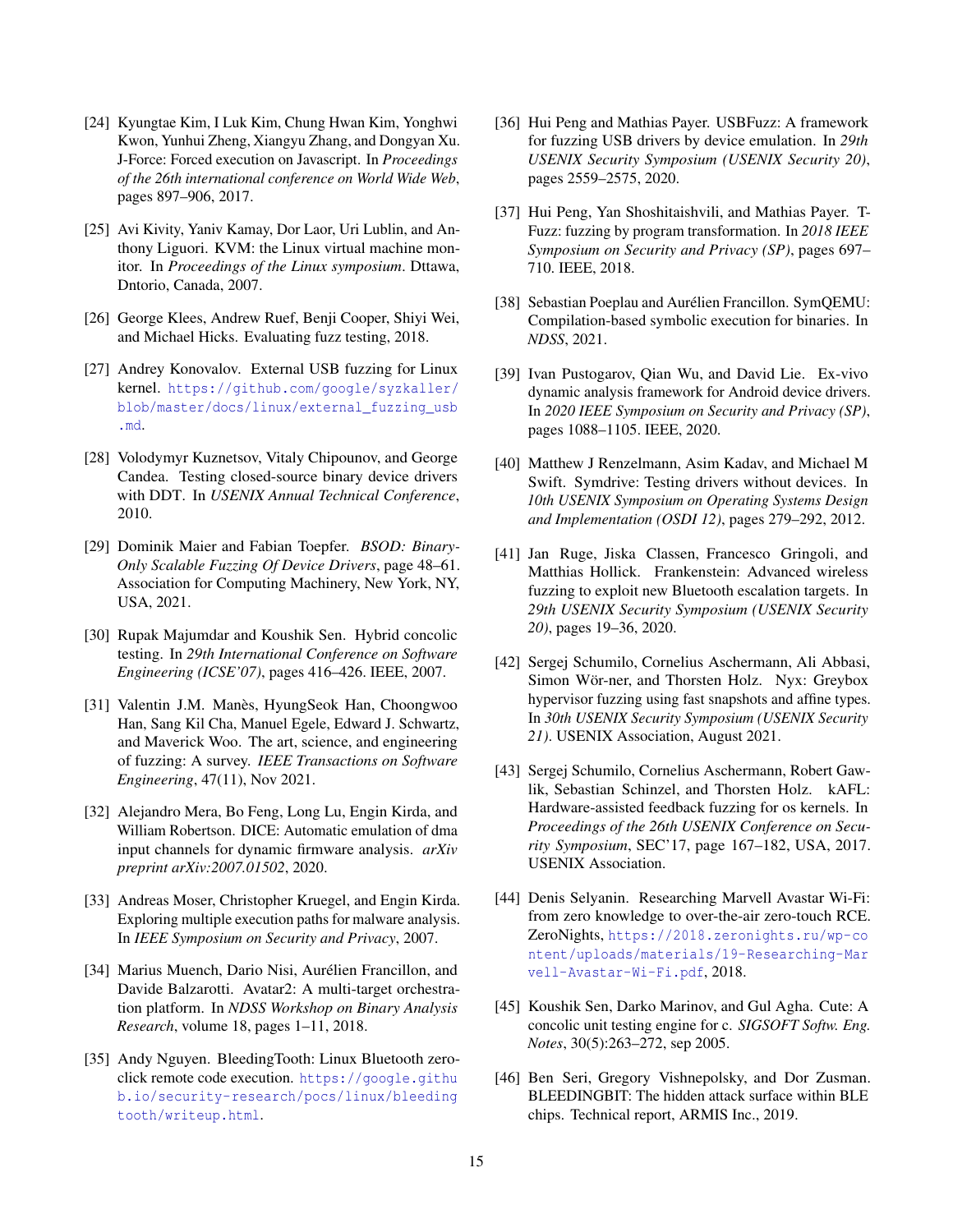- <span id="page-15-9"></span>[47] Yan Shoshitaishvili, Ruoyu Wang, Christopher Salls, Nick Stephens, Mario Polino, Audrey Dutcher, John Grosen, Siji Feng, Christophe Hauser, Christopher Kruegel, and Giovanni Vigna. SoK: (State of) The Art of War: Offensive Techniques in Binary Analysis. In *IEEE Symposium on Security and Privacy*, 2016.
- <span id="page-15-8"></span>[48] Eike Siewertsen. Multi-platform binary program testing using concolic execution. Master's thesis, Chalmers University of Technology, 2015.
- <span id="page-15-1"></span>[49] Dokyung Song, Felicitas Hetzelt, Dipanjan Das, Chad Spensky, Yeoul Na, Stijn Volckaert, Giovanni Vigna, Christopher Kruegel, Jean-Pierre Seifert, and Michael Franz. PeriScope: An effective probing and fuzzing framework for the hardware-os boundary. In *NDSS*, 2019.
- <span id="page-15-2"></span>[50] Dokyung Song, Felicitas Hetzelt, Jonghwan Kim, Brent ByungHoon Kang, Jean-Pierre Seifert, and Michael Franz. Agamotto: Accelerating kernel driver fuzzing with lightweight virtual machine checkpoints. In *29th USENIX Security Symposium (USENIX Security 20)*, pages 2541–2557. USENIX Association, August 2020.
- <span id="page-15-4"></span>[51] Nick Stephens, John Grosen, Christopher Salls, Andrew Dutcher, Ruoyu Wang, Jacopo Corbetta, Yan Shoshitaishvili, Christopher Kruegel, and Giovanni Vigna. Driller: Augmenting fuzzing through selective symbolic execution. In *NDSS*, 2016.
- <span id="page-15-3"></span>[52] Seyed Mohammadjavad Seyed Talebi, Hamid Tavakoli, Hang Zhang, Zheng Zhang, Ardalan Amiri Sani, and Zhiyun Qian. Charm: Facilitating dynamic analysis of device drivers of mobile systems. In *Proceedings of the 27th USENIX Conference on Security Symposium*, SEC'18, page 291–307, USA, 2018. USENIX Association.
- <span id="page-15-10"></span>[53] Christopher Wright, William A. Moeglein, Saurabh Bagchi, Milind Kulkarni, and Abraham A. Clements. Challenges in firmware re-hosting, emulation, and analysis. *ACM Computing Surveys*, 54(1), January 2021.
- <span id="page-15-0"></span>[54] Wen Xu, Hyungon Moon, Sanidhya Kashyap, Po-Ning Tseng, and Taesoo Kim. Fuzzing file systems via twodimensional input space exploration. In *2019 IEEE Symposium on Security and Privacy (SP)*, pages 818– 834. IEEE, 2019.
- <span id="page-15-6"></span>[55] Wei You, Xuwei Liu, Shiqing Ma, David Perry, Xiangyu Zhang, and Bin Liang. SLF: fuzzing without valid seed inputs. In *2019 IEEE/ACM 41st International Conference on Software Engineering (ICSE)*, pages 712–723. IEEE, 2019.
- <span id="page-15-5"></span>[56] Insu Yun, Sangho Lee, Meng Xu, Yeongjin Jang, and Taesoo Kim. QSYM: A practical concolic execution engine tailored for hybrid fuzzing. In *27th USENIX Security Symposium (USENIX Security 18)*, pages 745– 761, 2018.
- <span id="page-15-11"></span>[57] Z. Zhang, W. You, G. Tao, Y. Aafer, X. Liu, and X. Zhang. STOCHFUZZ: Sound and cost-effective fuzzing of stripped binaries by incremental and stochastic rewriting. In *2021 2021 IEEE Symposium on Security and Privacy (SP)*, pages 1884–1901, Los Alamitos, CA, USA, may 2021. IEEE Computer Society.
- <span id="page-15-12"></span>[58] Wei Zhou, Le Guan, Peng Liu, and Yuqing Zhang. Automatic firmware emulation through invalidity-guided knowledge inference. In *30th USENIX Security Symposium (USENIX Security 21)*, pages 2007–2024. USENIX Association, August 2021.

# <span id="page-15-7"></span>A KASAN Optimization

Here we provide more detailed performance results for frame unwinding. We use the test cases generated by our fuzzer to evaluate the performance of Drifuzz on the 7 PCI net-work drivers. The result, shown in Table [8,](#page-16-1) shows an average speedup of 4.72 $\times$  after removing stack unwinding for memory allocation and deallocation, with speedups of nearly 16× in allocation-intensive drivers. Beginning with Linux v5.11, KASAN provides a mechanism to disable collection of stack traces on alloc/free via the kasan.stacktrace=off boot pa-rameter [\[14\]](#page-13-21); however, this feature is only available when using the hardware tag-based implementation of KASAN.

As an alternative to disabling KASAN's stack unwinding, we could also attempt to use a faster unwinder; we therefore evaluated the two unwinders supported by Linux kernel. The Frame Pointer unwinder (FP) stores a pointer to the previous frame in a register so it can more quickly unwind calling stacks. The ORC unwinder (enabled by default) uses a binary format to store information about stack frame sizes, allowing unwinding to occur without the use of a dedicated frame pointer register. Although this makes unwinding much slower, it improves performance during normal execution by freeing up an extra register and reducing code size by  $\approx 3.2\%$ . However, with KASAN enabled, stack traces are collected frequently during kmalloc and kfree, causing a slowdown of up to 20% in our tests.

To more precisely measure the overhead of allocationrelated unwinding we created a micro-benchmark module that performs kmalloc/kfree 500,000 times (comparable to the number of allocations made during Ethernet driver initialization). We test four configurations: KASAN+FP, KASAN+ORC, KASAN with our patch, and, for comparison, ORC with KASAN disabled. Across ten trials, the benchmark takes 286.7ms, 351.2ms, 57.8ms and 8ms. Our patched version is considered the baseline, where the same code is run but